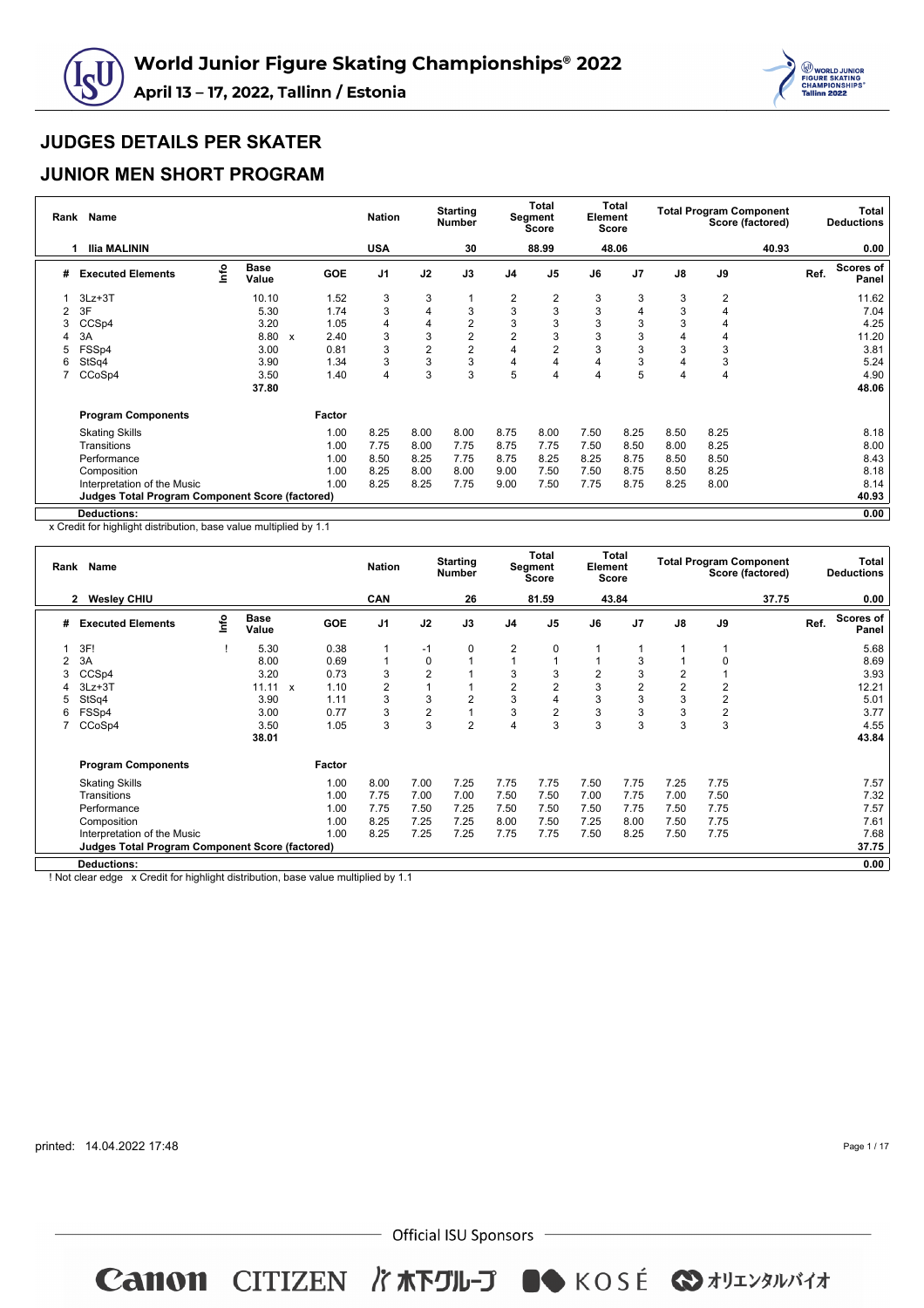



### **JUNIOR MEN SHORT PROGRAM**

| Rank | <b>Name</b>                                            |      |                       |            | <b>Nation</b>  |                | <b>Starting</b><br><b>Number</b> |                | <b>Total</b><br>Segment<br><b>Score</b> | Element        | Total<br><b>Score</b> |                | <b>Total Program Component</b> | Score (factored) |      | Total<br><b>Deductions</b> |
|------|--------------------------------------------------------|------|-----------------------|------------|----------------|----------------|----------------------------------|----------------|-----------------------------------------|----------------|-----------------------|----------------|--------------------------------|------------------|------|----------------------------|
|      | <b>Mihhail SELEVKO</b><br>3                            |      |                       |            | <b>EST</b>     |                | 28                               |                | 81.26                                   |                | 43.25                 |                |                                | 38.01            |      | 0.00                       |
| #    | <b>Executed Elements</b>                               | lnfo | <b>Base</b><br>Value  | <b>GOE</b> | J <sub>1</sub> | J2             | J3                               | J <sub>4</sub> | J <sub>5</sub>                          | J6             | J7                    | $\mathsf{J}8$  | J9                             |                  | Ref. | <b>Scores of</b><br>Panel  |
|      | 3F                                                     |      | 5.30                  | 1.51       | 3              | $\overline{2}$ | 2                                | 4              | 3                                       | 3              | 3                     | 3              | 3                              |                  |      | 6.81                       |
| 2    | 3A                                                     |      | 8.00                  | 1.83       | $\overline{2}$ |                | $\overline{2}$                   | $\overline{2}$ | 3                                       | 3              | 3                     | $\overline{2}$ | $\overline{2}$                 |                  |      | 9.83                       |
|      | CCoSp4                                                 |      | 3.50                  | 1.10       | 3              | 3              | 3                                | 3              |                                         | 3              | 3                     | 3              | 4                              |                  |      | 4.60                       |
|      | $3Lz + 3T$                                             |      | 11.11<br>$\mathbf{x}$ | $-1.43$    | -3             | $-2$           | $-3$                             | $-2$           | $-2$                                    | -3             | $-1$                  | $-2$           | $-3$                           |                  |      | 9.68                       |
| 5    | CCSp4                                                  |      | 3.20                  | 0.50       | $\overline{2}$ |                |                                  | $\overline{2}$ |                                         | $\overline{2}$ |                       | $\overline{2}$ | $\overline{2}$                 |                  |      | 3.70                       |
| 6    | FSSp4                                                  |      | 3.00                  | 0.73       | 3              |                | $\overline{2}$                   | 3              | 3                                       | 2              | 3                     | $\overline{2}$ | $\overline{2}$                 |                  |      | 3.73                       |
|      | StSq4                                                  |      | 3.90                  | 1.00       | $\overline{2}$ | $\overline{2}$ | $\overline{2}$                   |                | 3                                       | 3              | $\overline{2}$        | 4              | $\overline{2}$                 |                  |      | 4.90                       |
|      |                                                        |      | 38.01                 |            |                |                |                                  |                |                                         |                |                       |                |                                |                  |      | 43.25                      |
|      | <b>Program Components</b>                              |      |                       | Factor     |                |                |                                  |                |                                         |                |                       |                |                                |                  |      |                            |
|      | <b>Skating Skills</b>                                  |      |                       | 1.00       | 7.50           | 7.25           | 7.75                             | 8.25           | 7.75                                    | 7.50           | 7.50                  | 7.50           | 7.75                           |                  |      | 7.61                       |
|      | Transitions                                            |      |                       | 1.00       | 7.25           | 7.00           | 7.50                             | 8.00           | 7.75                                    | 7.25           | 7.50                  | 7.25           | 7.50                           |                  |      | 7.43                       |
|      | Performance                                            |      |                       | 1.00       | 7.50           | 7.25           | 7.50                             | 8.25           | 8.00                                    | 8.00           | 7.50                  | 7.75           | 7.50                           |                  |      | 7.68                       |
|      | Composition                                            |      |                       | 1.00       | 7.50           | 7.00           | 7.50                             | 8.50           | 7.75                                    | 7.50           | 7.75                  | 7.50           | 7.75                           |                  |      | 7.61                       |
|      | Interpretation of the Music                            |      |                       | 1.00       | 7.50           | 7.00           | 7.50                             | 8.50           | 7.75                                    | 7.75           | 8.00                  | 7.75           | 7.50                           |                  |      | 7.68                       |
|      | <b>Judges Total Program Component Score (factored)</b> |      |                       |            |                |                |                                  |                |                                         |                |                       |                |                                |                  |      | 38.01                      |
|      | <b>Deductions:</b>                                     |      |                       |            |                |                |                                  |                |                                         |                |                       |                |                                |                  |      | 0.00                       |

x Credit for highlight distribution, base value multiplied by 1.1

| Rank | <b>Name</b>                                            |                                  |                      |                           |            | <b>Nation</b>  |                | <b>Starting</b><br><b>Number</b> |                | <b>Total</b><br>Segment<br><b>Score</b> | Element        | Total<br>Score |                | <b>Total Program Component</b> | Score (factored) |      | Total<br><b>Deductions</b> |
|------|--------------------------------------------------------|----------------------------------|----------------------|---------------------------|------------|----------------|----------------|----------------------------------|----------------|-----------------------------------------|----------------|----------------|----------------|--------------------------------|------------------|------|----------------------------|
|      | <b>Liam KAPEIKIS</b><br>4                              |                                  |                      |                           |            | <b>USA</b>     |                | 12                               |                | 79.83                                   |                | 43.55          |                |                                | 36.28            |      | 0.00                       |
| #    | <b>Executed Elements</b>                               | $\mathop{\mathsf{Irr}}\nolimits$ | <b>Base</b><br>Value |                           | <b>GOE</b> | J <sub>1</sub> | J2             | J3                               | J <sub>4</sub> | J <sub>5</sub>                          | J6             | J <sub>7</sub> | $\mathsf{J}8$  | J9                             |                  | Ref. | <b>Scores of</b><br>Panel  |
|      | 3A                                                     |                                  | 8.00                 |                           | 2.17       | 4              | 3              | 3                                | 2              | 3                                       | 2              | 4              | 2              | $\overline{2}$                 |                  |      | 10.17                      |
| 2    | $3Lz + 3T$                                             |                                  | 10.10                |                           | 1.26       | 3              | $\overline{2}$ | $\overline{2}$                   |                | $\overline{2}$                          | $\overline{2}$ | 3              | 2              | $\overline{2}$                 |                  |      | 11.36                      |
| 3    | CCSp3                                                  |                                  | 2.80                 |                           | 0.40       | 1              | $\overline{2}$ |                                  | $-1$           | $\overline{2}$                          |                | $\overline{2}$ |                | $\overline{2}$                 |                  |      | 3.20                       |
| 4    | FSS <sub>p4</sub>                                      |                                  | 3.00                 |                           | 0.47       | $\overline{2}$ | $\overline{2}$ |                                  |                |                                         |                | 3              |                | 3                              |                  |      | 3.47                       |
| 5    | 3F                                                     |                                  | 5.83                 | $\boldsymbol{\mathsf{x}}$ | 0.98       | $\overline{2}$ | $\overline{2}$ |                                  |                | 3                                       | $\overline{2}$ | 2              | 2              | $\overline{2}$                 |                  |      | 6.81                       |
| 6    | StSq3                                                  |                                  | 3.30                 |                           | 0.94       | 3              | 3              |                                  | 3              | 3                                       | 3              | 3              | $\overline{2}$ | 3                              |                  |      | 4.24                       |
|      | CCoSp4                                                 |                                  | 3.50                 |                           | 0.80       | 3              | $\overline{2}$ | $\overline{2}$                   | $\overline{2}$ | 3                                       | $\overline{2}$ | 3              | $\overline{2}$ | $\overline{2}$                 |                  |      | 4.30                       |
|      |                                                        |                                  | 36.53                |                           |            |                |                |                                  |                |                                         |                |                |                |                                |                  |      | 43.55                      |
|      | <b>Program Components</b>                              |                                  |                      |                           | Factor     |                |                |                                  |                |                                         |                |                |                |                                |                  |      |                            |
|      | <b>Skating Skills</b>                                  |                                  |                      |                           | 1.00       | 7.50           | 7.25           | 6.75                             | 7.25           | 7.25                                    | 7.50           | 7.00           | 6.75           | 7.50                           |                  |      | 7.21                       |
|      | Transitions                                            |                                  |                      |                           | 1.00       | 7.25           | 7.00           | 6.50                             | 7.00           | 7.00                                    | 7.25           | 7.00           | 6.25           | 7.50                           |                  |      | 7.00                       |
|      | Performance                                            |                                  |                      |                           | 1.00       | 7.50           | 7.50           | 6.75                             | 7.75           | 7.25                                    | 7.50           | 7.50           | 6.75           | 7.75                           |                  |      | 7.39                       |
|      | Composition                                            |                                  |                      |                           | 1.00       | 7.50           | 7.25           | 6.75                             | 7.75           | 7.25                                    | 7.50           | 7.50           | 6.50           | 7.75                           |                  |      | 7.36                       |
|      | Interpretation of the Music                            |                                  |                      |                           | 1.00       | 7.50           | 7.25           | 6.75                             | 7.50           | 7.00                                    | 7.75           | 7.50           | 6.50           | 7.75                           |                  |      | 7.32                       |
|      | <b>Judges Total Program Component Score (factored)</b> |                                  |                      |                           |            |                |                |                                  |                |                                         |                |                |                |                                |                  |      | 36.28                      |
|      | <b>Deductions:</b>                                     |                                  |                      |                           |            |                |                |                                  |                |                                         |                |                |                |                                |                  |      | 0.00                       |

x Credit for highlight distribution, base value multiplied by 1.1

printed: 14.04.2022 17:48

Page 2 / 17

 $-$  Official ISU Sponsors  $-$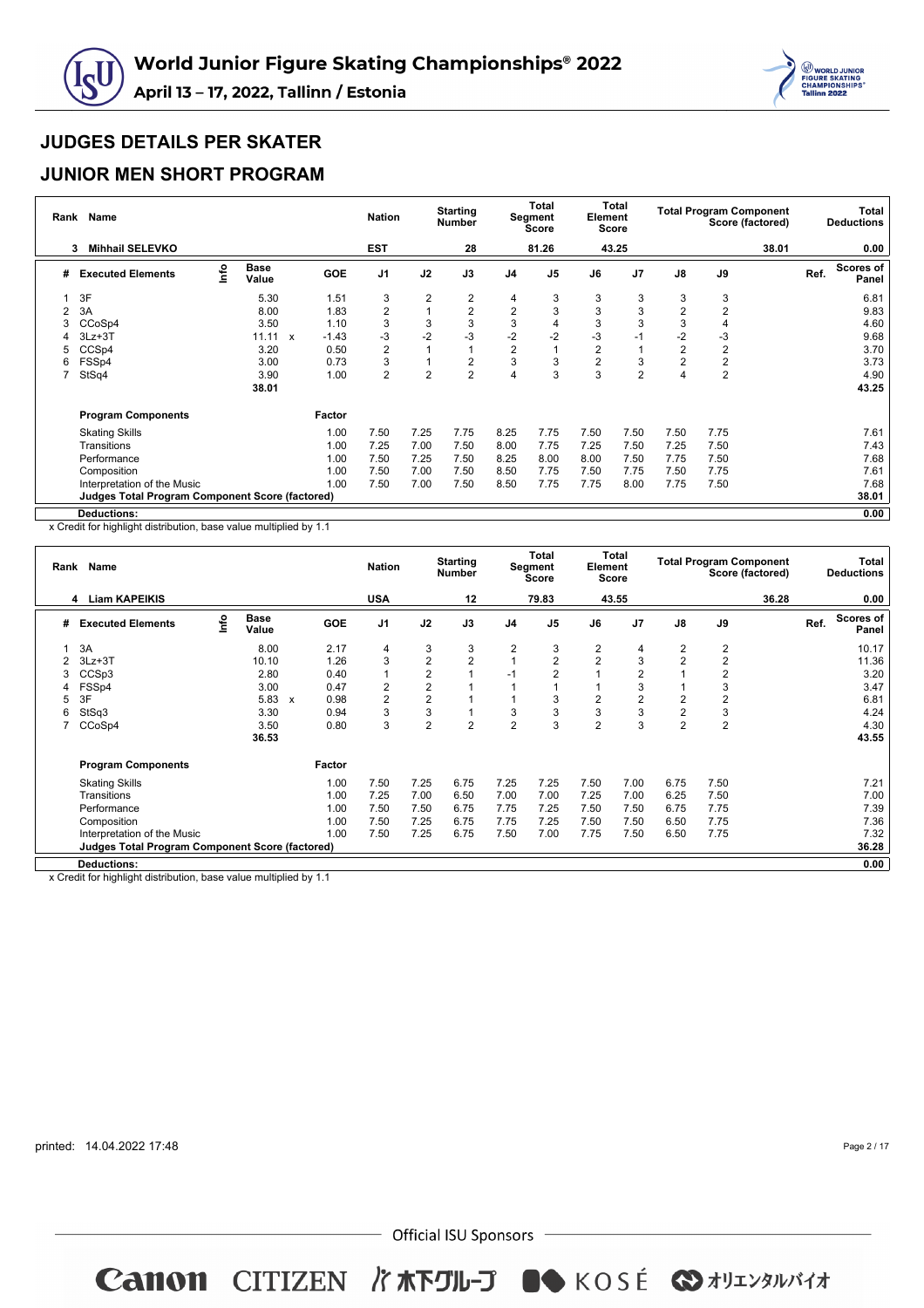



### **JUNIOR MEN SHORT PROGRAM**

| Rank | Name                                                   |      |                      |              |      | <b>Nation</b>  |                | <b>Starting</b><br><b>Number</b> |                | <b>Total</b><br>Segment<br><b>Score</b> | Element        | Total<br><b>Score</b> |                |                         | <b>Total Program Component</b><br>Score (factored) |      | Total<br><b>Deductions</b> |
|------|--------------------------------------------------------|------|----------------------|--------------|------|----------------|----------------|----------------------------------|----------------|-----------------------------------------|----------------|-----------------------|----------------|-------------------------|----------------------------------------------------|------|----------------------------|
|      | <b>Tatsuya TSUBOI</b><br>5.                            |      |                      |              |      | <b>JPN</b>     |                | 19                               |                | 79.15                                   |                | 43.40                 |                |                         | 35.75                                              |      | 0.00                       |
| #    | <b>Executed Elements</b>                               | lnfo | <b>Base</b><br>Value | <b>GOE</b>   |      | J <sub>1</sub> | J2             | J3                               | J <sub>4</sub> | J <sub>5</sub>                          | J6             | J7                    | $\mathsf{J}8$  | J9                      |                                                    | Ref. | <b>Scores of</b><br>Panel  |
|      | 3A                                                     |      | 8.00                 |              | 1.83 | 3              | 3              | 2                                | 2              | 2                                       | 2              | 2                     | 3              | 2                       |                                                    |      | 9.83                       |
| 2    | 3F                                                     |      | 5.30                 |              | 1.36 | 3              | 3              | $\overline{2}$                   | $\overline{2}$ | 3                                       | $\overline{2}$ | $\overline{2}$        | 3              | 3                       |                                                    |      | 6.66                       |
| 3    | CCSp4                                                  |      | 3.20                 |              | 0.50 | $\overline{2}$ |                |                                  |                | 2                                       | $\overline{2}$ | $\overline{2}$        |                | $\overline{2}$          |                                                    |      | 3.70                       |
|      | $3Lz! + 3T$                                            |      | 11.11                | $\mathsf{x}$ | 0.25 | 1              | 0              | 0                                | $\overline{2}$ | 0                                       | 0              | 0                     |                |                         |                                                    |      | 11.36                      |
| 5    | CCoSp4                                                 |      | 3.50                 |              | 0.75 | 3              |                |                                  | 3              | 3                                       | $\overline{2}$ | 2                     | 2              | 2                       |                                                    |      | 4.25                       |
| 6    | FSSp4                                                  |      | 3.00                 |              | 0.64 | 3              | 2              |                                  | 3              | 2                                       | $\overline{2}$ | $\overline{2}$        | $\overline{2}$ | $\overline{\mathbf{c}}$ |                                                    |      | 3.64                       |
|      | StSq3                                                  |      | 3.30                 |              | 0.66 | $\overline{2}$ | $\overline{2}$ | $\overline{2}$                   |                | 3                                       | $\overline{2}$ | $\overline{2}$        | $\overline{2}$ | $\overline{2}$          |                                                    |      | 3.96                       |
|      |                                                        |      | 37.41                |              |      |                |                |                                  |                |                                         |                |                       |                |                         |                                                    |      | 43.40                      |
|      | <b>Program Components</b>                              |      |                      | Factor       |      |                |                |                                  |                |                                         |                |                       |                |                         |                                                    |      |                            |
|      | <b>Skating Skills</b>                                  |      |                      |              | 1.00 | 7.75           | 7.25           | 7.00                             | 7.50           | 7.00                                    | 7.50           | 6.50                  | 7.25           | 8.00                    |                                                    |      | 7.32                       |
|      | Transitions                                            |      |                      |              | 1.00 | 7.50           | 7.00           | 6.75                             | 7.00           | 6.75                                    | 7.00           | 6.25                  | 7.00           | 7.50                    |                                                    |      | 7.00                       |
|      | Performance                                            |      |                      |              | 1.00 | 7.75           | 7.25           | 7.00                             | 7.00           | 7.25                                    | 7.50           | 7.00                  | 7.25           | 7.50                    |                                                    |      | 7.25                       |
|      | Composition                                            |      |                      |              | 1.00 | 7.50           | 7.00           | 7.00                             | 7.00           | 7.00                                    | 7.00           | 6.75                  | 7.25           | 7.50                    |                                                    |      | 7.11                       |
|      | Interpretation of the Music                            |      |                      |              | 1.00 | 7.25           | 7.00           | 7.00                             | 7.00           | 7.00                                    | 7.25           | 6.50                  | 7.00           | 7.25                    |                                                    |      | 7.07                       |
|      | <b>Judges Total Program Component Score (factored)</b> |      |                      |              |      |                |                |                                  |                |                                         |                |                       |                |                         |                                                    |      | 35.75                      |
|      | <b>Deductions:</b>                                     |      |                      |              |      |                |                |                                  |                |                                         |                |                       |                |                         |                                                    |      | 0.00                       |

x Credit for highlight distribution, base value multiplied by 1.1 ! Not clear edge

|   | Rank Name                                       |      |                      |        | <b>Nation</b>  |                | <b>Starting</b><br><b>Number</b> |                | <b>Total</b><br>Segment<br><b>Score</b> | Element        | Total<br><b>Score</b> |                |                | <b>Total Program Component</b><br>Score (factored) |      | Total<br><b>Deductions</b> |
|---|-------------------------------------------------|------|----------------------|--------|----------------|----------------|----------------------------------|----------------|-----------------------------------------|----------------|-----------------------|----------------|----------------|----------------------------------------------------|------|----------------------------|
|   | 6 Stephen GOGOLEV                               |      |                      |        | CAN            |                | 25                               |                | 78.75                                   |                | 41.89                 |                |                | 36.86                                              |      | 0.00                       |
| # | <b>Executed Elements</b>                        | lnfo | <b>Base</b><br>Value | GOE    | J <sub>1</sub> | J2             | J3                               | J <sub>4</sub> | J <sub>5</sub>                          | J6             | J <sub>7</sub>        | $\mathsf{J}8$  | $\mathsf{J}9$  |                                                    | Ref. | <b>Scores of</b><br>Panel  |
|   | $3Lz + 3T$                                      |      | 10.10                | 0.34   | 0              | $-1$           | 1                                | $\Omega$       | $\overline{2}$                          | 0              |                       |                |                |                                                    |      | 10.44                      |
| 2 | 3A                                              |      | 8.00                 | 1.49   | $\overline{2}$ | $\overline{2}$ |                                  |                | $\overline{2}$                          | $\overline{2}$ | $\overline{2}$        | $\overline{2}$ | $\overline{2}$ |                                                    |      | 9.49                       |
| 3 | CCS <sub>p3</sub>                               |      | 2.80                 | 0.44   | $\sqrt{2}$     | 3              |                                  |                |                                         | $\overline{2}$ | $\overline{2}$        |                | $\overline{2}$ |                                                    |      | 3.24                       |
|   | 3F                                              |      | 5.30                 | 0.98   | 3              | 2              |                                  |                | 2                                       | 3              | $\overline{2}$        | $\overline{2}$ |                |                                                    |      | 6.28                       |
| 5 | FSSp3                                           |      | 2.60                 | 0.48   | 3              | $\overline{2}$ | 1                                | 2              | 0                                       | $\overline{2}$ | $\overline{2}$        | $\overline{2}$ | 2              |                                                    |      | 3.08                       |
| 6 | StSq4                                           |      | 3.90                 | 1.11   | 3              | 3              | $\overline{2}$                   | 4              | $\overline{2}$                          |                | 3                     | 3              | $\overline{c}$ |                                                    |      | 5.01                       |
|   | CCoSp4                                          |      | 3.50                 | 0.85   | 4              | $\overline{2}$ |                                  | 3              | $\overline{2}$                          | 3              |                       | $\overline{2}$ |                |                                                    |      | 4.35                       |
|   |                                                 |      | 36.20                |        |                |                |                                  |                |                                         |                |                       |                |                |                                                    |      | 41.89                      |
|   | <b>Program Components</b>                       |      |                      | Factor |                |                |                                  |                |                                         |                |                       |                |                |                                                    |      |                            |
|   | <b>Skating Skills</b>                           |      |                      | 1.00   | 8.00           | 7.25           | 7.25                             | 7.50           | 7.25                                    | 7.50           | 7.50                  | 7.25           | 7.50           |                                                    |      | 7.39                       |
|   | Transitions                                     |      |                      | 1.00   | 7.50           | 7.00           | 7.00                             | 7.25           | 6.75                                    | 6.75           | 7.25                  | 6.75           | 7.25           |                                                    |      | 7.04                       |
|   | Performance                                     |      |                      | 1.00   | 8.00           | 7.50           | 7.00                             | 8.00           | 7.25                                    | 7.25           | 7.50                  | 7.25           | 7.50           |                                                    |      | 7.46                       |
|   | Composition                                     |      |                      | 1.00   | 8.00           | 7.25           | 7.25                             | 8.00           | 7.00                                    | 7.00           | 7.75                  | 7.00           | 7.75           |                                                    |      | 7.43                       |
|   | Interpretation of the Music                     |      |                      | 1.00   | 8.25           | 7.25           | 7.25                             | 8.25           | 7.25                                    | 7.25           | 8.00                  | 7.25           | 7.50           |                                                    |      | 7.54                       |
|   | Judges Total Program Component Score (factored) |      |                      |        |                |                |                                  |                |                                         |                |                       |                |                |                                                    |      | 36.86                      |
|   | <b>Deductions:</b>                              |      |                      |        |                |                |                                  |                |                                         |                |                       |                |                |                                                    |      | 0.00                       |

printed: 14.04.2022 17:48

Page 3 / 17

 $-$  Official ISU Sponsors  $-$ 

**Canon CITIZEN バホ下グル-プ ●● KOSÉ ◆オリエンタルバイオ**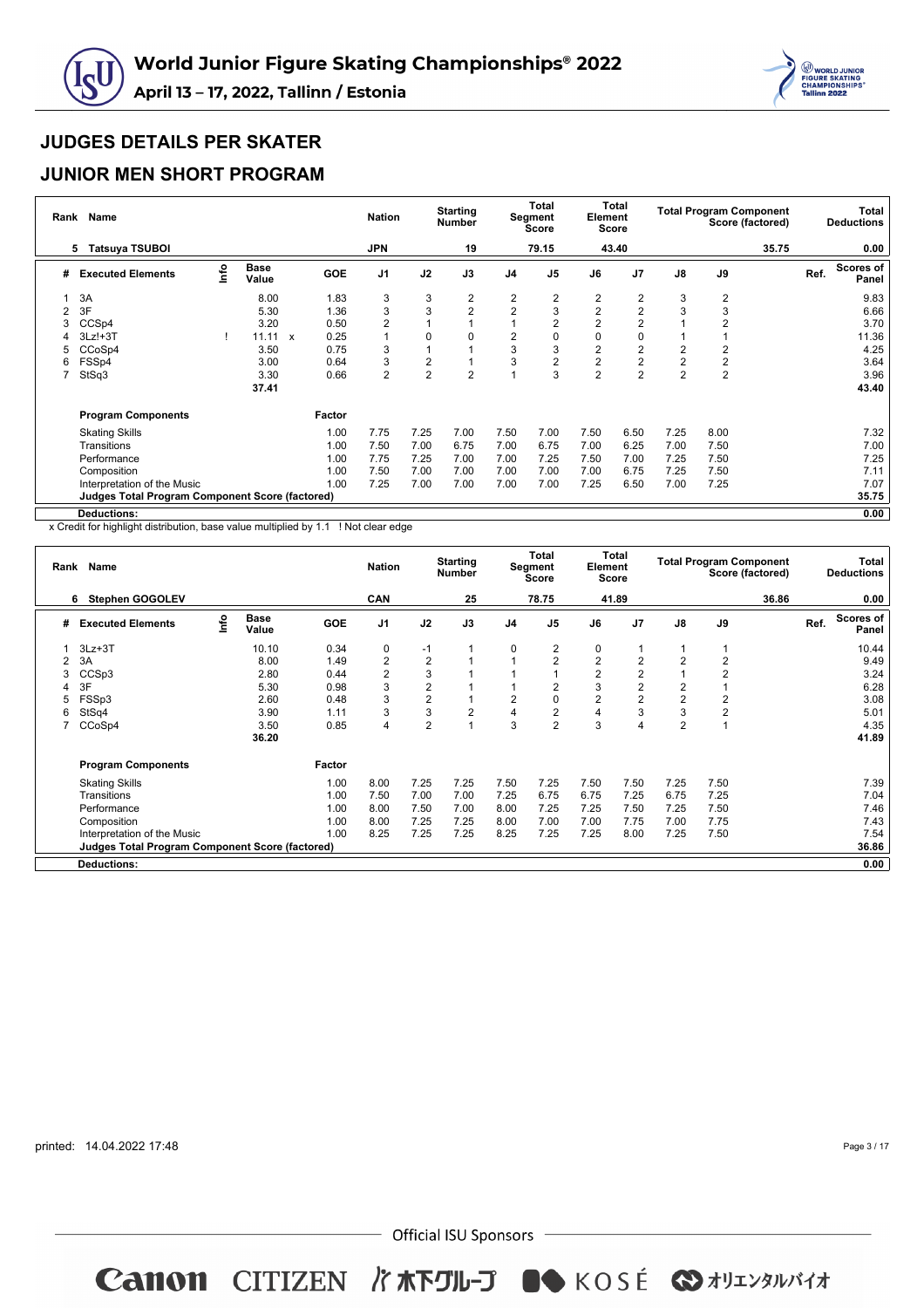



### **JUNIOR MEN SHORT PROGRAM**

|   | Rank Name                                              |      |                      |                         | <b>Nation</b>  |                | <b>Starting</b><br><b>Number</b> |                | <b>Total</b><br>Segment<br><b>Score</b> | Element        | <b>Total</b><br><b>Score</b> |                | <b>Total Program Component</b> | Score (factored) |      | Total<br><b>Deductions</b> |
|---|--------------------------------------------------------|------|----------------------|-------------------------|----------------|----------------|----------------------------------|----------------|-----------------------------------------|----------------|------------------------------|----------------|--------------------------------|------------------|------|----------------------------|
|   | <b>Andreas NORDEBACK</b>                               |      |                      |                         | <b>SWE</b>     |                | 18                               |                | 76.20                                   |                | 41.23                        |                |                                | 34.97            |      | 0.00                       |
| # | <b>Executed Elements</b>                               | lnfo | <b>Base</b><br>Value | <b>GOE</b>              | J <sub>1</sub> | J2             | J3                               | J <sub>4</sub> | J <sub>5</sub>                          | J6             | J <sub>7</sub>               | J8             | J9                             |                  | Ref. | Scores of<br>Panel         |
|   | $3Lz + 3T$                                             |      | 10.10                | 0.67                    | 1              | 1              |                                  | $-2$           |                                         | 2              |                              | 1              | $\overline{2}$                 |                  |      | 10.77                      |
| 2 | 3A                                                     |      | 8.00                 | 0.34                    | 0              | 0              | 0                                | $-1$           | 0                                       | $\overline{2}$ |                              |                |                                |                  |      | 8.34                       |
| 3 | FSSp4                                                  |      | 3.00                 | 0.64                    | 3              | 3              | $\overline{2}$                   | $\overline{2}$ | $\overline{2}$                          | 3              | 2                            | 0              |                                |                  |      | 3.64                       |
| 4 | CCS <sub>p4</sub>                                      |      | 3.20                 | 0.32                    | $\overline{2}$ | 3              |                                  |                |                                         | $\Omega$       | $\overline{2}$               | 0              | 0                              |                  |      | 3.52                       |
| 5 | 3F!                                                    |      | 5.83                 | $-0.23$<br>$\mathbf{x}$ |                | $-1$           | $-1$                             | $-2$           | -1                                      | 0              | $-1$                         | 0              |                                |                  |      | 5.60                       |
| 6 | StSq4                                                  |      | 3.90                 | 1.11                    | 3              | $\overline{2}$ | $\overline{2}$                   | 4              | 4                                       | 3              | 3                            | 3              | $\overline{2}$                 |                  |      | 5.01                       |
|   | CCoSp4                                                 |      | 3.50                 | 0.85                    | 3              | 3              |                                  | 3              | 3                                       | $\overline{2}$ | $\overline{2}$               | $\overline{2}$ | $\overline{2}$                 |                  |      | 4.35                       |
|   |                                                        |      | 37.53                |                         |                |                |                                  |                |                                         |                |                              |                |                                |                  |      | 41.23                      |
|   | <b>Program Components</b>                              |      |                      | Factor                  |                |                |                                  |                |                                         |                |                              |                |                                |                  |      |                            |
|   | <b>Skating Skills</b>                                  |      |                      | 1.00                    | 6.50           | 6.75           | 6.50                             | 8.00           | 7.00                                    | 7.50           | 6.75                         | 6.75           | 7.00                           |                  |      | 6.89                       |
|   | Transitions                                            |      |                      | 1.00                    | 6.25           | 6.75           | 6.50                             | 7.75           | 7.25                                    | 7.00           | 6.75                         | 6.75           | 6.50                           |                  |      | 6.79                       |
|   | Performance                                            |      |                      | 1.00                    | 6.25           | 7.00           | 6.75                             | 7.50           | 7.00                                    | 7.50           | 7.25                         | 7.00           | 7.00                           |                  |      | 7.07                       |
|   | Composition                                            |      |                      | 1.00                    | 6.25           | 6.75           | 6.75                             | 8.00           | 7.50                                    | 7.00           | 7.50                         | 7.00           | 7.25                           |                  |      | 7.11                       |
|   | Interpretation of the Music                            |      |                      | 1.00                    | 6.50           | 7.00           | 6.75                             | 7.75           | 7.25                                    | 7.25           | 7.50                         | 7.00           | 7.00                           |                  |      | 7.11                       |
|   | <b>Judges Total Program Component Score (factored)</b> |      |                      |                         |                |                |                                  |                |                                         |                |                              |                |                                |                  |      | 34.97                      |
|   | Deductions:                                            |      |                      |                         |                |                |                                  |                |                                         |                |                              |                |                                |                  |      | 0.00                       |

x Credit for highlight distribution, base value multiplied by 1.1 ! Not clear edge

|   | Rank Name                                              |      |                      |              |            | <b>Nation</b>  |                | <b>Starting</b><br><b>Number</b> |                | <b>Total</b><br>Segment<br>Score | Element        | Total<br>Score |                |                | <b>Total Program Component</b><br>Score (factored) |      | Total<br><b>Deductions</b> |
|---|--------------------------------------------------------|------|----------------------|--------------|------------|----------------|----------------|----------------------------------|----------------|----------------------------------|----------------|----------------|----------------|----------------|----------------------------------------------------|------|----------------------------|
|   | <b>Mikhail SHAIDOROV</b><br>8                          |      |                      |              |            | <b>KAZ</b>     |                | 32                               |                | 75.14                            |                | 40.42          |                |                | 34.72                                              |      | 0.00                       |
| # | <b>Executed Elements</b>                               | lnfo | <b>Base</b><br>Value |              | <b>GOE</b> | J <sub>1</sub> | J2             | J3                               | J <sub>4</sub> | J <sub>5</sub>                   | $\mathsf{J6}$  | J7             | J8             | J9             |                                                    | Ref. | Scores of<br>Panel         |
|   | 3A                                                     |      | 8.00                 |              | 2.06       | 3              | 2              | 2                                | 2              | 3                                | 3              | 3              | $\overline{2}$ | 4              |                                                    |      | 10.06                      |
| 2 | FSSp4                                                  |      | 3.00                 |              | 0.60       | $\overline{2}$ | $\overline{2}$ |                                  | 3              | 0                                | $\overline{2}$ | 3              | $\overline{2}$ | $\overline{2}$ |                                                    |      | 3.60                       |
| Э | 3F!                                                    |      | 5.30                 |              | $-0.08$    | $\pmb{0}$      | $-1$           | 0                                | 0              | $-1$                             | $\Omega$       |                | 0              | 0              |                                                    |      | 5.22                       |
|   | CCS <sub>p3</sub>                                      |      | 2.80                 |              | $-0.12$    | $\pmb{0}$      | 0              | $-2$                             | 0              | -1                               | $\Omega$       | $\overline{2}$ | $-3$           | $\mathbf 0$    |                                                    |      | 2.68                       |
|   | StSq2                                                  |      | 2.60                 |              | 0.52       | $\overline{2}$ | $\overline{2}$ | $\overline{2}$                   | $\overline{2}$ |                                  | 3              | 3              | $\overline{2}$ |                |                                                    |      | 3.12                       |
| 6 | $3Lz + 3T$                                             |      | 11.11                | $\mathbf{x}$ | 0.93       | $\overline{2}$ |                | $\overline{A}$                   | $\overline{A}$ | 2                                | $\overline{2}$ | $\overline{2}$ |                | 2              |                                                    |      | 12.04                      |
|   | CCoSp4                                                 |      | 3.50                 |              | 0.20       | $\overline{1}$ | $\mathbf 0$    | $\overline{A}$                   | и              | 0                                |                | $\overline{2}$ | 0              | $\pmb{0}$      |                                                    |      | 3.70                       |
|   |                                                        |      | 36.31                |              |            |                |                |                                  |                |                                  |                |                |                |                |                                                    |      | 40.42                      |
|   | <b>Program Components</b>                              |      |                      |              | Factor     |                |                |                                  |                |                                  |                |                |                |                |                                                    |      |                            |
|   | <b>Skating Skills</b>                                  |      |                      |              | 1.00       | 6.75           | 7.00           | 6.75                             | 7.00           | 6.50                             | 7.75           | 7.25           | 6.50           | 6.75           |                                                    |      | 6.86                       |
|   | Transitions                                            |      |                      |              | 1.00       | 6.75           | 6.75           | 6.75                             | 6.75           | 6.50                             | 7.50           | 7.25           | 6.25           | 6.75           |                                                    |      | 6.79                       |
|   | Performance                                            |      |                      |              | 1.00       | 7.25           | 7.00           | 6.75                             | 7.25           | 6.75                             | 7.75           | 7.75           | 6.50           | 6.75           |                                                    |      | 7.07                       |
|   | Composition                                            |      |                      |              | 1.00       | 7.00           | 6.75           | 7.00                             | 7.00           | 7.00                             | 7.75           | 7.50           | 6.25           | 7.25           |                                                    |      | 7.07                       |
|   | Interpretation of the Music                            |      |                      |              | 1.00       | 7.00           | 6.75           | 6.75                             | 7.00           | 6.50                             | 7.75           | 7.50           | 6.25           | 7.00           |                                                    |      | 6.93                       |
|   | <b>Judges Total Program Component Score (factored)</b> |      |                      |              |            |                |                |                                  |                |                                  |                |                |                |                |                                                    |      | 34.72                      |
|   | <b>Deductions:</b>                                     |      |                      |              |            |                |                |                                  |                |                                  |                |                |                |                |                                                    |      | 0.00                       |

! Not clear edge x Credit for highlight distribution, base value multiplied by 1.1

printed: 14.04.2022 17:48

Page 4 / 17

 $-$  Official ISU Sponsors  $-$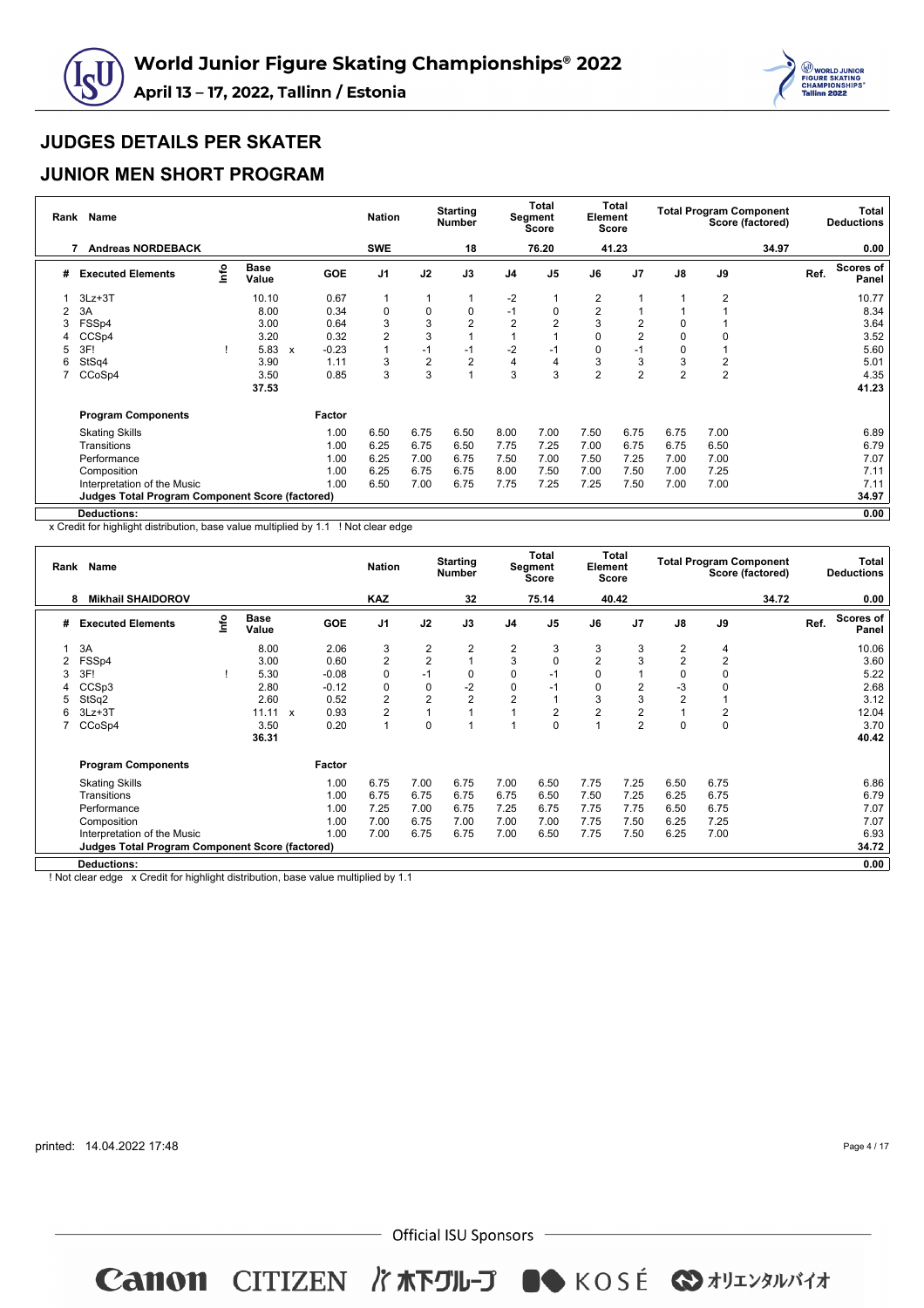



### **JUNIOR MEN SHORT PROGRAM**

| Rank | <b>Name</b>                                            |         |                      |                      | <b>Nation</b>  |                | <b>Starting</b><br><b>Number</b> |                | Total<br>Segment<br><b>Score</b> | Element        | Total<br><b>Score</b> |                | <b>Total Program Component</b> | Score (factored) |      | Total<br><b>Deductions</b> |
|------|--------------------------------------------------------|---------|----------------------|----------------------|----------------|----------------|----------------------------------|----------------|----------------------------------|----------------|-----------------------|----------------|--------------------------------|------------------|------|----------------------------|
|      | Lucas Tsuyoshi HONDA<br>9                              |         |                      |                      | <b>JPN</b>     |                | 17                               |                | 73.01                            |                | 37.12                 |                |                                | 35.89            |      | 0.00                       |
| #    | <b>Executed Elements</b>                               | lnfo    | <b>Base</b><br>Value | <b>GOE</b>           | J <sub>1</sub> | J2             | J3                               | J <sub>4</sub> | J <sub>5</sub>                   | J6             | J7                    | $\mathsf{J}8$  | $\mathsf{J}9$                  |                  | Ref. | <b>Scores of</b><br>Panel  |
|      | 3A<                                                    | $\prec$ | 6.40                 | $-1.28$              | $-2$           | $-1$           | $-2$                             | $-3$           | -3                               | $-2$           | $-1$                  | $-2$           | $-2$                           |                  |      | 5.12                       |
|      | 3Fe                                                    | e       | 4.24                 | $-0.73$              | $-2$           | $-2$           | $-1$                             | $-1$           | $-2$                             | $-2$           | $-2$                  | $-3$           | $-1$                           |                  |      | 3.51                       |
|      | CCSp4                                                  |         | 3.20                 | 0.82                 | 3              | 3              | $\overline{2}$                   | 3              | $\overline{2}$                   | 2              | 3                     |                | 3                              |                  |      | 4.02                       |
|      | $3Lz + 3T$                                             |         | 11.11                | 1.26<br>$\mathbf{x}$ | 3              | $\overline{2}$ |                                  | $\overline{2}$ |                                  | $\overline{2}$ | 2                     | $\overline{2}$ | 3                              |                  |      | 12.37                      |
| 5    | FSSp4                                                  |         | 3.00                 | 0.56                 | 3              | $\overline{2}$ |                                  | $\overline{2}$ | $\overline{2}$                   |                | 3                     |                | $\overline{2}$                 |                  |      | 3.56                       |
| 6    | StSq4                                                  |         | 3.90                 | 0.95                 | 3              | 4              | $\overline{2}$                   | $\overline{2}$ | 3                                | 2              | 2                     | $\overline{2}$ | 3                              |                  |      | 4.85                       |
|      | CCoSp3                                                 |         | 3.00                 | 0.69                 | 3              | 3              | $\overline{2}$                   | $\overline{2}$ | $\overline{2}$                   | $\overline{2}$ | 2                     | $\overline{2}$ | 3                              |                  |      | 3.69                       |
|      |                                                        |         | 34.85                |                      |                |                |                                  |                |                                  |                |                       |                |                                |                  |      | 37.12                      |
|      | <b>Program Components</b>                              |         |                      | Factor               |                |                |                                  |                |                                  |                |                       |                |                                |                  |      |                            |
|      | <b>Skating Skills</b>                                  |         |                      | 1.00                 | 7.25           | 7.50           | 7.00                             | 7.00           | 7.50                             | 7.25           | 6.75                  | 6.75           | 7.50                           |                  |      | 7.18                       |
|      | Transitions                                            |         |                      | 1.00                 | 7.00           | 7.00           | 7.00                             | 7.25           | 7.00                             | 6.75           | 7.00                  | 6.50           | 7.25                           |                  |      | 7.00                       |
|      | Performance                                            |         |                      | 1.00                 | 7.25           | 7.75           | 7.25                             | 7.50           | 7.25                             | 7.00           | 7.25                  | 6.75           | 7.25                           |                  |      | 7.25                       |
|      | Composition                                            |         |                      | 1.00                 | 7.50           | 7.50           | 7.00                             | 6.75           | 7.25                             | 7.00           | 7.00                  | 7.25           | 7.50                           |                  |      | 7.21                       |
|      | Interpretation of the Music                            |         |                      | 1.00                 | 7.50           | 7.50           | 7.25                             | 7.00           | 7.00                             | 7.25           | 7.00                  | 7.25           | 7.50                           |                  |      | 7.25                       |
|      | <b>Judges Total Program Component Score (factored)</b> |         |                      |                      |                |                |                                  |                |                                  |                |                       |                |                                |                  |      | 35.89                      |
|      | <b>Deductions:</b>                                     |         |                      |                      |                |                |                                  |                |                                  |                |                       |                |                                |                  |      | 0.00                       |

< Under-rotated jump e Wrong edge x Credit for highlight distribution, base value multiplied by 1.1

|    | Rank Name                                              |      |                      |                           |            | <b>Nation</b>  |                | <b>Starting</b><br><b>Number</b> |                | <b>Total</b><br><b>Segment</b><br><b>Score</b> | Element        | Total<br>Score |                | <b>Total Program Component</b> | Score (factored) |      | <b>Total</b><br><b>Deductions</b> |
|----|--------------------------------------------------------|------|----------------------|---------------------------|------------|----------------|----------------|----------------------------------|----------------|------------------------------------------------|----------------|----------------|----------------|--------------------------------|------------------|------|-----------------------------------|
| 10 | Nikolaj MEMOLA                                         |      |                      |                           |            | <b>ITA</b>     |                | 29                               |                | 71.42                                          |                | 38.38          |                |                                | 34.04            |      | $-1.00$                           |
| #  | <b>Executed Elements</b>                               | Info | <b>Base</b><br>Value |                           | <b>GOE</b> | J <sub>1</sub> | J2             | J3                               | J <sub>4</sub> | J <sub>5</sub>                                 | J6             | J <sub>7</sub> | $\mathsf{J}8$  | J9                             |                  | Ref. | <b>Scores of</b><br>Panel         |
|    | 3A                                                     |      | 8.00                 |                           | 1.03       |                | 0              |                                  |                | $\overline{2}$                                 | 0              | 2              | 2              | $\overline{2}$                 |                  |      | 9.03                              |
|    | 3F                                                     |      | 5.30                 |                           | 0.91       | $\overline{2}$ | $\overline{2}$ |                                  |                |                                                | $\overline{2}$ | $\overline{2}$ | $\overline{2}$ | $\overline{2}$                 |                  |      | 6.21                              |
|    | CCSp4                                                  |      | 3.20                 |                           | 0.46       | $\overline{c}$ | 0              |                                  | $\overline{2}$ | 0                                              | 3              | $\overline{2}$ |                | $\overline{2}$                 |                  |      | 3.66                              |
|    | $3Lz + 3T$                                             |      | 11.11                | $\boldsymbol{\mathsf{x}}$ | $-2.95$    | $-5$           | $-5$           | $-5$                             | -4             | $-5$                                           | $-5$           | $-5$           | $-5$           | $-5$                           |                  |      | 8.16                              |
|    | FSSp4                                                  |      | 3.00                 |                           | 0.30       | $\overline{2}$ | $\Omega$       |                                  | $-2$           | 0                                              | $\overline{2}$ | $\mathbf 0$    | $\overline{2}$ | $\overline{2}$                 |                  |      | 3.30                              |
| 6  | StSq3                                                  |      | 3.30                 |                           | 0.57       | $\overline{2}$ |                |                                  | 0              | $\overline{2}$                                 | 3              | $\overline{2}$ | $\overline{2}$ | $\overline{c}$                 |                  |      | 3.87                              |
|    | CCoSp4                                                 |      | 3.50                 |                           | 0.65       | $\overline{2}$ | $\overline{2}$ | $\overline{2}$                   |                |                                                | 3              | $\overline{2}$ | $\overline{2}$ | $\overline{2}$                 |                  |      | 4.15                              |
|    |                                                        |      | 37.41                |                           |            |                |                |                                  |                |                                                |                |                |                |                                |                  |      | 38.38                             |
|    | <b>Program Components</b>                              |      |                      |                           | Factor     |                |                |                                  |                |                                                |                |                |                |                                |                  |      |                                   |
|    | <b>Skating Skills</b>                                  |      |                      |                           | 1.00       | 6.75           | 7.00           | 6.75                             | 6.50           | 6.75                                           | 6.75           | 7.00           | 6.25           | 7.00                           |                  |      | 6.79                              |
|    | Transitions                                            |      |                      |                           | 1.00       | 6.75           | 6.75           | 6.75                             | 6.25           | 6.75                                           | 6.50           | 7.25           | 6.00           | 6.75                           |                  |      | 6.64                              |
|    | Performance                                            |      |                      |                           | 1.00       | 6.50           | 7.00           | 6.75                             | 6.75           | 6.50                                           | 7.00           | 7.50           | 6.25           | 7.00                           |                  |      | 6.79                              |
|    | Composition                                            |      |                      |                           | 1.00       | 7.00           | 7.25           | 6.75                             | 6.50           | 6.75                                           | 6.75           | 7.25           | 6.50           | 7.50                           |                  |      | 6.89                              |
|    | Interpretation of the Music                            |      |                      |                           | 1.00       | 6.75           | 7.00           | 7.00                             | 7.00           | 6.50                                           | 7.00           | 7.50           | 6.50           | 7.25                           |                  |      | 6.93                              |
|    | <b>Judges Total Program Component Score (factored)</b> |      |                      |                           |            |                |                |                                  |                |                                                |                |                |                |                                |                  |      | 34.04                             |
|    | Falls<br><b>Deductions:</b>                            |      |                      |                           | $-1.00$    | (1)            |                |                                  |                |                                                |                |                |                |                                |                  |      | $-1.00$                           |

x Credit for highlight distribution, base value multiplied by 1.1

printed: 14.04.2022 17:48

Page 5 / 17

 $-$  Official ISU Sponsors  $-$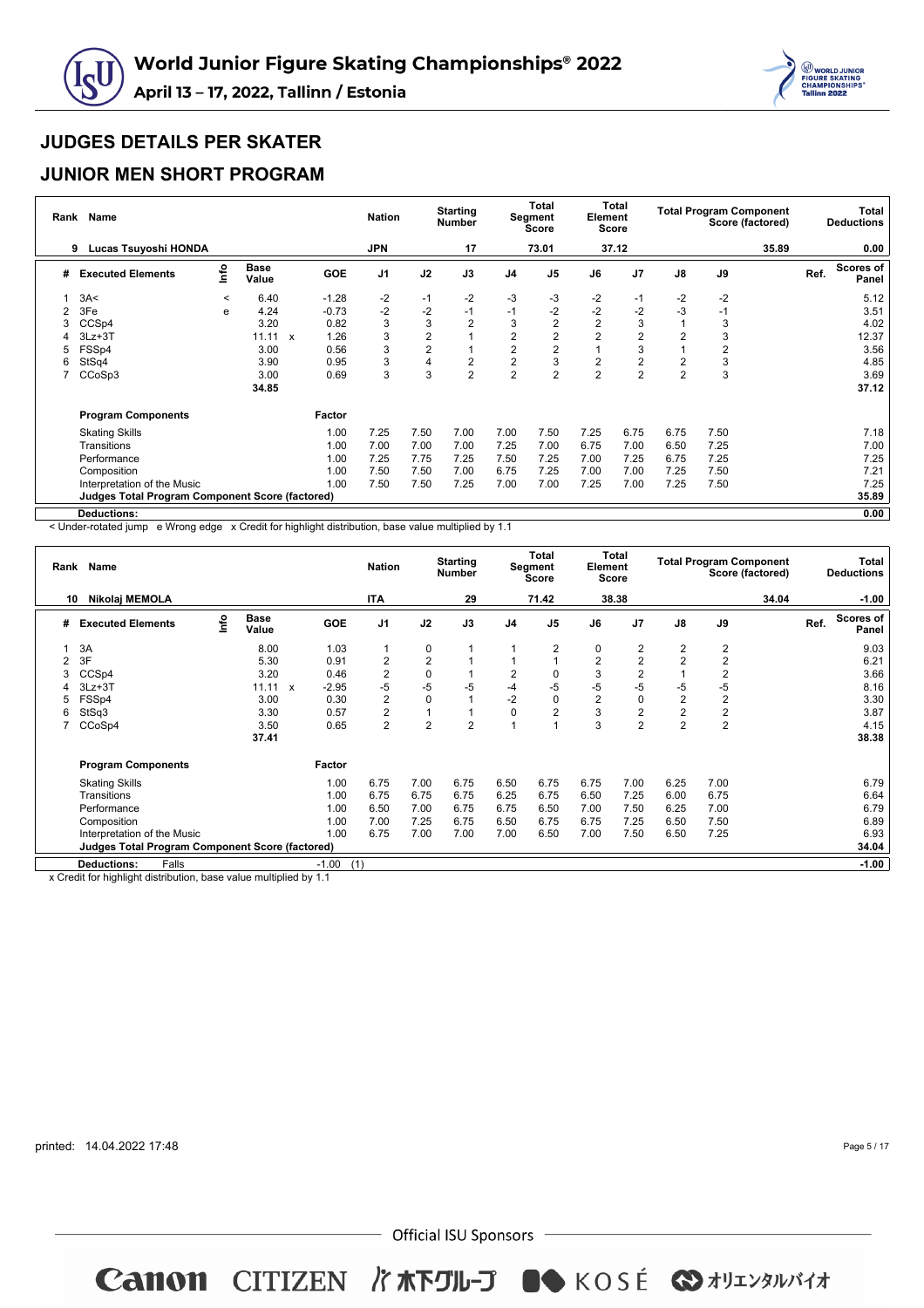



### **JUNIOR MEN SHORT PROGRAM**

|    | Rank Name                                              |      |                      |                           |            | <b>Nation</b>  |             | <b>Starting</b><br><b>Number</b> |                | <b>Total</b><br>Segment<br><b>Score</b> | Element        | Total<br>Score |             | <b>Total Program Component</b> | Score (factored) |      | Total<br><b>Deductions</b> |
|----|--------------------------------------------------------|------|----------------------|---------------------------|------------|----------------|-------------|----------------------------------|----------------|-----------------------------------------|----------------|----------------|-------------|--------------------------------|------------------|------|----------------------------|
| 11 | <b>Georgii RESHTENKO</b>                               |      |                      |                           |            | CZE            |             | 21                               |                | 69.67                                   |                | 37.72          |             |                                | 31.95            |      | 0.00                       |
| #  | <b>Executed Elements</b>                               | lnfo | <b>Base</b><br>Value |                           | <b>GOE</b> | J <sub>1</sub> | J2          | J3                               | J <sub>4</sub> | J <sub>5</sub>                          | J6             | J <sub>7</sub> | J8          | J9                             |                  | Ref. | Scores of<br>Panel         |
|    | $3Lz + 3T$                                             |      | 10.10                |                           | 0.59       | 0              | 1           | 0                                |                |                                         | $\overline{2}$ | 2              | $\mathbf 0$ | $\overline{2}$                 |                  |      | 10.69                      |
| 2  | 3A                                                     |      | 8.00                 |                           | $-0.69$    | $-1$           | $-2$        | $-1$                             | $-2$           | -1                                      | $\Omega$       |                | $-1$        | 0                              |                  |      | 7.31                       |
| 3  | CCS <sub>p4</sub>                                      |      | 3.20                 |                           | $-0.55$    | $-1$           | $\mathbf 0$ | $-2$                             | $-4$           | $-3$                                    |                | $-1$           | -3          | $-2$                           |                  |      | 2.65                       |
| 4  | 3F!                                                    |      | 5.83                 | $\boldsymbol{\mathsf{x}}$ | $-0.45$    | $-1$           | $-2$        | $-1$                             | $-1$           | $-1$                                    | $\Omega$       | $-1$           | $-1$        | 0                              |                  |      | 5.38                       |
| 5  | FSSp4                                                  |      | 3.00                 |                           | 0.39       | 3              | 0           |                                  |                |                                         | $\overline{2}$ | $\overline{2}$ | $\mathbf 0$ | 2                              |                  |      | 3.39                       |
| 6  | StSq4                                                  |      | 3.90                 |                           | 0.50       | $\overline{2}$ |             | 0                                |                |                                         | 3              | $\overline{2}$ |             |                                |                  |      | 4.40                       |
|    | CCoSp4                                                 |      | 3.50                 |                           | 0.40       | $\overline{2}$ | ۸           |                                  | $\mathbf 0$    |                                         | $\overline{2}$ | $\overline{2}$ | 1           | 0                              |                  |      | 3.90                       |
|    |                                                        |      | 37.53                |                           |            |                |             |                                  |                |                                         |                |                |             |                                |                  |      | 37.72                      |
|    | <b>Program Components</b>                              |      |                      |                           | Factor     |                |             |                                  |                |                                         |                |                |             |                                |                  |      |                            |
|    | <b>Skating Skills</b>                                  |      |                      |                           | 1.00       | 6.25           | 6.75        | 6.50                             | 6.50           | 6.50                                    | 6.75           | 6.50           | 6.00        | 6.25                           |                  |      | 6.46                       |
|    | Transitions                                            |      |                      |                           | 1.00       | 6.00           | 6.25        | 6.25                             | 6.25           | 6.00                                    | 6.25           | 6.75           | 6.00        | 6.00                           |                  |      | 6.14                       |
|    | Performance                                            |      |                      |                           | 1.00       | 6.25           | 6.75        | 6.25                             | 6.25           | 6.25                                    | 6.50           | 7.00           | 6.50        | 6.25                           |                  |      | 6.39                       |
|    | Composition                                            |      |                      |                           | 1.00       | 6.00           | 6.50        | 6.25                             | 6.50           | 6.50                                    | 6.50           | 6.75           | 6.50        | 6.50                           |                  |      | 6.46                       |
|    | Interpretation of the Music                            |      |                      |                           | 1.00       | 6.00           | 6.50        | 6.50                             | 6.75           | 6.25                                    | 6.50           | 7.00           | 6.50        | 6.50                           |                  |      | 6.50                       |
|    | <b>Judges Total Program Component Score (factored)</b> |      |                      |                           |            |                |             |                                  |                |                                         |                |                |             |                                |                  |      | 31.95                      |
|    | Deductions:                                            |      |                      |                           |            |                |             |                                  |                |                                         |                |                |             |                                |                  |      | 0.00                       |

x Credit for highlight distribution, base value multiplied by 1.1 ! Not clear edge

|    | Rank Name                                              |      |                      |                           |            | <b>Nation</b>  |                | <b>Starting</b><br><b>Number</b> |                | Total<br>Segment<br><b>Score</b> | Element | Total<br><b>Score</b> |                         |                | <b>Total Program Component</b><br>Score (factored) |      | Total<br><b>Deductions</b> |
|----|--------------------------------------------------------|------|----------------------|---------------------------|------------|----------------|----------------|----------------------------------|----------------|----------------------------------|---------|-----------------------|-------------------------|----------------|----------------------------------------------------|------|----------------------------|
| 12 | Naoki ROSSI                                            |      |                      |                           |            | SUI            |                | 20                               |                | 67.61                            |         | 34.68                 |                         |                | 33.93                                              |      | $-1.00$                    |
| #  | <b>Executed Elements</b>                               | ١nfo | <b>Base</b><br>Value |                           | <b>GOE</b> | J <sub>1</sub> | J2             | J3                               | J <sub>4</sub> | J <sub>5</sub>                   | J6      | J <sub>7</sub>        | $\mathsf{J}8$           | J9             |                                                    | Ref. | <b>Scores of</b><br>Panel  |
|    | 3A                                                     |      | 8.00                 |                           | 1.71       | $\overline{2}$ |                |                                  | 3              | 3                                | 2       | 2                     | 2                       | 3              |                                                    |      | 9.71                       |
|    | 3Lz+COMBO                                              |      | 5.90                 |                           | $-2.95$    | $-5$           | $-5$           | $-5$                             | $-5$           | $-5$                             | $-5$    | -5                    | $-5$                    | $-5$           |                                                    |      | 2.95                       |
| 3  | CCS <sub>p4</sub>                                      |      | 3.20                 |                           | 0.64       | 3              | $\overline{2}$ |                                  | $-1$           | $\overline{2}$                   |         | 3                     | $\overline{2}$          | $\overline{4}$ |                                                    |      | 3.84                       |
| 4  | 3F!                                                    |      | 5.83                 | $\boldsymbol{\mathsf{x}}$ | $-0.30$    | $\mathbf 0$    | $-1$           | $-1$                             | $-1$           | $-1$                             | $-1$    | 0                     | 0                       |                |                                                    |      | 5.53                       |
|    | FSSp4                                                  |      | 3.00                 |                           | 0.64       | 3              |                |                                  |                | 3                                | 3       | 3                     | $\overline{\mathbf{c}}$ | 2              |                                                    |      | 3.64                       |
| 6  | StSq4                                                  |      | 3.90                 |                           | 0.61       |                | 3              | 0                                |                | $\overline{c}$                   |         | 2                     | $\overline{2}$          | $\sqrt{2}$     |                                                    |      | 4.51                       |
|    | CCoSp4                                                 |      | 3.50                 |                           | 1.00       | 4              | $\overline{2}$ | 3                                | $\Omega$       | 3                                | 3       | 3                     | 3                       | 3              |                                                    |      | 4.50                       |
|    |                                                        |      | 33.33                |                           |            |                |                |                                  |                |                                  |         |                       |                         |                |                                                    |      | 34.68                      |
|    | <b>Program Components</b>                              |      |                      |                           | Factor     |                |                |                                  |                |                                  |         |                       |                         |                |                                                    |      |                            |
|    | <b>Skating Skills</b>                                  |      |                      |                           | 1.00       | 6.75           | 6.75           | 6.50                             | 6.75           | 7.00                             | 6.50    | 6.75                  | 6.75                    | 7.00           |                                                    |      | 6.75                       |
|    | Transitions                                            |      |                      |                           | 1.00       | 6.50           | 6.50           | 6.25                             | 6.50           | 7.25                             | 6.25    | 7.00                  | 6.50                    | 7.25           |                                                    |      | 6.64                       |
|    | Performance                                            |      |                      |                           | 1.00       | 6.25           | 7.00           | 6.50                             | 6.50           | 6.75                             | 6.50    | 7.25                  | 6.50                    | 7.00           |                                                    |      | 6.68                       |
|    | Composition                                            |      |                      |                           | 1.00       | 7.00           | 7.00           | 6.50                             | 7.00           | 7.50                             | 6.50    | 7.25                  | 6.75                    | 7.75           |                                                    |      | 7.00                       |
|    | Interpretation of the Music                            |      |                      |                           | 1.00       | 6.50           | 6.75           | 6.50                             | 6.75           | 7.00                             | 6.75    | 7.50                  | 6.75                    | 7.50           |                                                    |      | 6.86                       |
|    | <b>Judges Total Program Component Score (factored)</b> |      |                      |                           |            |                |                |                                  |                |                                  |         |                       |                         |                |                                                    |      | 33.93                      |
|    | <b>Deductions:</b><br>Falls                            |      |                      |                           | $-1.00$    | (1)            |                |                                  |                |                                  |         |                       |                         |                |                                                    |      | $-1.00$                    |

x Credit for highlight distribution, base value multiplied by 1.1 ! Not clear edge

printed: 14.04.2022 17:48

Page 6 / 17

 $-$  Official ISU Sponsors  $-$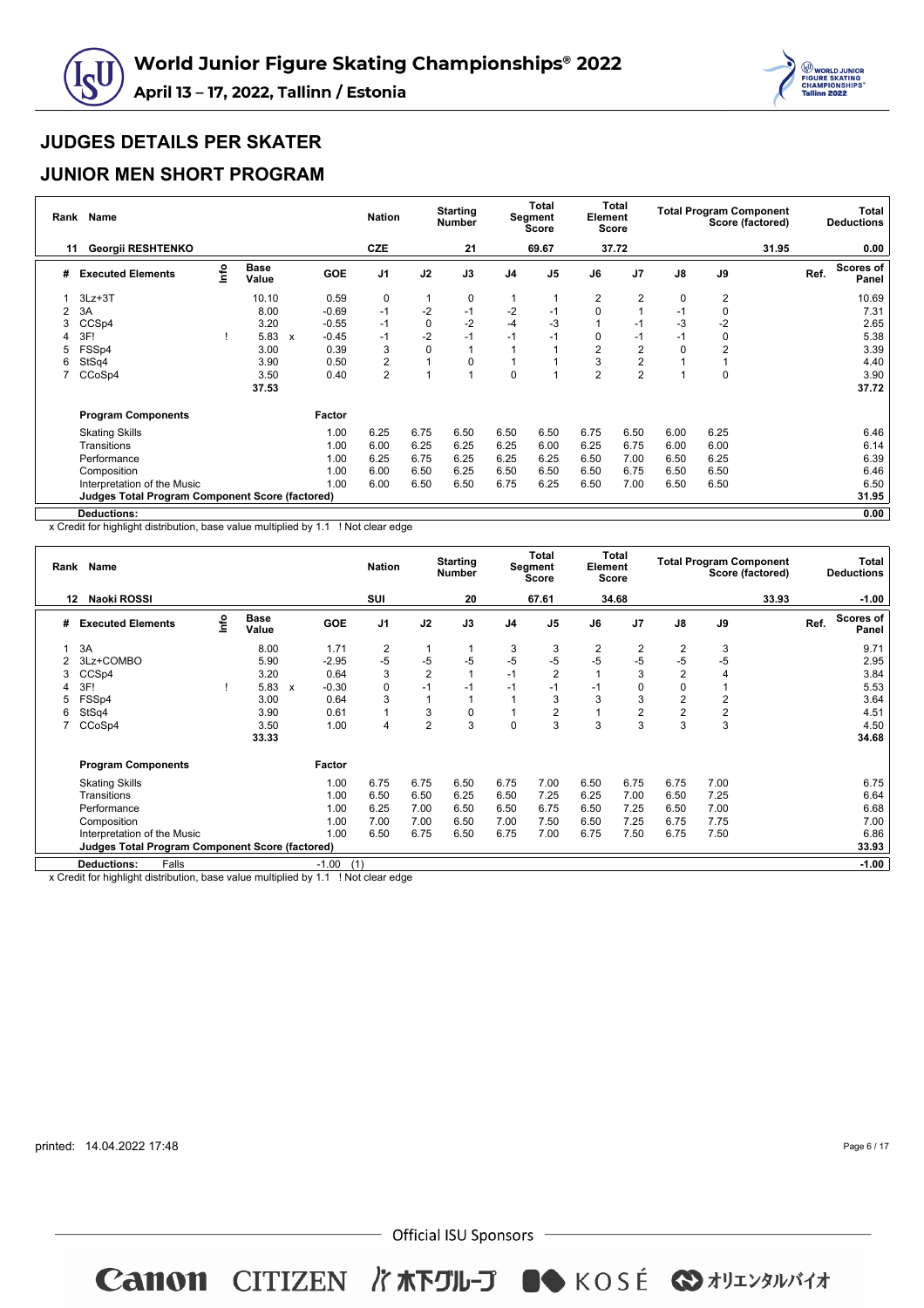



### **JUNIOR MEN SHORT PROGRAM**

| Rank | Name                                                   |      |                      |                           |            | <b>Nation</b>  |                | <b>Starting</b><br><b>Number</b> |                | <b>Total</b><br>Segment<br><b>Score</b> | Element        | Total<br><b>Score</b> |                | <b>Total Program Component</b> | Score (factored) |      | Total<br><b>Deductions</b> |
|------|--------------------------------------------------------|------|----------------------|---------------------------|------------|----------------|----------------|----------------------------------|----------------|-----------------------------------------|----------------|-----------------------|----------------|--------------------------------|------------------|------|----------------------------|
| 13   | <b>Lev VINOKUR</b>                                     |      |                      |                           |            | <b>ISR</b>     |                | 16                               |                | 67.20                                   |                | 35.30                 |                |                                | 31.90            |      | 0.00                       |
| #    | <b>Executed Elements</b>                               | lnfo | <b>Base</b><br>Value |                           | <b>GOE</b> | J <sub>1</sub> | J2             | J3                               | J <sub>4</sub> | J <sub>5</sub>                          | J6             | J <sub>7</sub>        | $\mathsf{J}8$  | J9                             |                  | Ref. | <b>Scores of</b><br>Panel  |
|      | 2A                                                     |      | 3.30                 |                           | 0.42       | 2              | 1              |                                  |                | 0                                       |                |                       | 2              | $\overline{2}$                 |                  |      | 3.72                       |
| 2    | $3Lz + 3T$                                             |      | 10.10                |                           | 0.76       | $\overline{2}$ | 0              |                                  | 2              | 0                                       |                | $\overline{2}$        |                | $\overline{2}$                 |                  |      | 10.86                      |
| 3    | FSSp4                                                  |      | 3.00                 |                           | 0.39       | $\overline{2}$ | 0              |                                  | $\overline{2}$ | 0                                       | $\overline{2}$ | $\overline{2}$        |                |                                |                  |      | 3.39                       |
| 4    | 3F                                                     |      | 5.83                 | $\boldsymbol{\mathsf{x}}$ | 0.61       | $\overline{2}$ |                | 0                                | $\mathbf 0$    |                                         |                | $\overline{2}$        |                | 2                              |                  |      | 6.44                       |
| 5    | CCSp3                                                  |      | 2.80                 |                           | 0.08       |                |                | 0                                | 0              | -1                                      |                | $\overline{2}$        | $-1$           | 0                              |                  |      | 2.88                       |
| 6    | StSq3                                                  |      | 3.30                 |                           | 0.66       | $\overline{2}$ | 2              | 2                                | 3              | $\overline{2}$                          | 2              | $\overline{2}$        | 1              | 2                              |                  |      | 3.96                       |
|      | CCoSp4                                                 |      | 3.50                 |                           | 0.55       | $\overline{2}$ | $\overline{2}$ |                                  | $\overline{2}$ |                                         |                | $\overline{2}$        | $\overline{2}$ | 1                              |                  |      | 4.05                       |
|      |                                                        |      | 31.83                |                           |            |                |                |                                  |                |                                         |                |                       |                |                                |                  |      | 35.30                      |
|      | <b>Program Components</b>                              |      |                      |                           | Factor     |                |                |                                  |                |                                         |                |                       |                |                                |                  |      |                            |
|      | <b>Skating Skills</b>                                  |      |                      |                           | 1.00       | 6.25           | 6.50           | 6.25                             | 6.75           | 5.50                                    | 6.50           | 6.50                  | 6.25           | 6.25                           |                  |      | 6.36                       |
|      | Transitions                                            |      |                      |                           | 1.00       | 6.00           | 6.00           | 6.00                             | 7.00           | 5.75                                    | 6.25           | 6.50                  | 6.00           | 6.00                           |                  |      | 6.11                       |
|      | Performance                                            |      |                      |                           | 1.00       | 6.50           | 6.25           | 6.00                             | 7.25           | 5.75                                    | 6.50           | 6.75                  | 6.50           | 6.50                           |                  |      | 6.43                       |
|      | Composition                                            |      |                      |                           | 1.00       | 6.50           | 6.50           | 6.25                             | 7.25           | 5.50                                    | 6.50           | 6.75                  | 6.25           | 6.75                           |                  |      | 6.50                       |
|      | Interpretation of the Music                            |      |                      |                           | 1.00       | 6.50           | 6.50           | 6.25                             | 7.00           | 5.75                                    | 6.50           | 6.75                  | 6.50           | 6.50                           |                  |      | 6.50                       |
|      | <b>Judges Total Program Component Score (factored)</b> |      |                      |                           |            |                |                |                                  |                |                                         |                |                       |                |                                |                  |      | 31.90                      |
|      | <b>Deductions:</b>                                     |      |                      |                           |            |                |                |                                  |                |                                         |                |                       |                |                                |                  |      | 0.00                       |

x Credit for highlight distribution, base value multiplied by 1.1

|   | Rank Name                                       |         |                      |                           |            | <b>Nation</b>  |                | <b>Starting</b><br><b>Number</b> |                | <b>Total</b><br><b>Segment</b><br>Score | Element        | Total<br>Score |                | <b>Total Program Component</b> | Score (factored) |      | <b>Total</b><br><b>Deductions</b> |
|---|-------------------------------------------------|---------|----------------------|---------------------------|------------|----------------|----------------|----------------------------------|----------------|-----------------------------------------|----------------|----------------|----------------|--------------------------------|------------------|------|-----------------------------------|
|   | <b>Arlet LEVANDI</b><br>14                      |         |                      |                           |            | <b>EST</b>     |                | 31                               |                | 65.31                                   |                | 29.49          |                |                                | 35.82            |      | 0.00                              |
| # | <b>Executed Elements</b>                        | lnfo    | <b>Base</b><br>Value |                           | <b>GOE</b> | J <sub>1</sub> | J2             | J3                               | J <sub>4</sub> | J <sub>5</sub>                          | J6             | J <sub>7</sub> | $\mathsf{J}8$  | J9                             |                  | Ref. | Scores of<br>Panel                |
|   | $3Lz+1T^*$                                      | $\star$ | 5.90                 |                           | $-2.95$    | -5             | $-5$           | $-5$                             | $-5$           | $-5$                                    | -5             | $-5$           | -5             | $-5$                           |                  |      | 2.95                              |
|   | 2A                                              |         | 3.30                 |                           | 0.47       | $\overline{c}$ |                |                                  |                | $\overline{2}$                          |                |                | $\overline{c}$ | $\overline{2}$                 |                  |      | 3.77                              |
| 3 | CCoSp4                                          |         | 3.50                 |                           | 0.70       | $\overline{c}$ | $\overline{2}$ |                                  | 3              | $\overline{2}$                          | $\overline{2}$ | 2              | $\overline{2}$ | $\overline{2}$                 |                  |      | 4.20                              |
|   | 3F!                                             |         | 5.83                 | $\boldsymbol{\mathsf{x}}$ | 0.08       | $\mathbf 0$    | $-1$           | 0                                |                | 0                                       | $\Omega$       | 0              | 0              |                                |                  |      | 5.91                              |
| 5 | CCSp4                                           |         | 3.20                 |                           | 0.64       | $\overline{2}$ | $\overline{2}$ |                                  | 3              | $\overline{2}$                          | $\overline{2}$ | 3              | 1              | $\overline{2}$                 |                  |      | 3.84                              |
| 6 | FSSp4                                           |         | 3.00                 |                           | 0.69       | 3              | $\overline{2}$ | $\overline{c}$                   | 2              | 3                                       | $\overline{2}$ | 3              | $\overline{2}$ | $\overline{c}$                 |                  |      | 3.69                              |
|   | StSq4                                           |         | 3.90                 |                           | 1.23       | 3              | 3              | 3                                | 5              | 4                                       | 3              | 3              | 3              | 3                              |                  |      | 5.13                              |
|   |                                                 |         | 28.63                |                           |            |                |                |                                  |                |                                         |                |                |                |                                |                  |      | 29.49                             |
|   | <b>Program Components</b>                       |         |                      |                           | Factor     |                |                |                                  |                |                                         |                |                |                |                                |                  |      |                                   |
|   | <b>Skating Skills</b>                           |         |                      |                           | 1.00       | 7.00           | 7.00           | 7.00                             | 8.00           | 7.25                                    | 6.50           | 7.50           | 6.25           | 7.25                           |                  |      | 7.07                              |
|   | Transitions                                     |         |                      |                           | 1.00       | 7.00           | 6.75           | 6.75                             | 7.75           | 7.00                                    | 6.50           | 7.75           | 6.25           | 7.00                           |                  |      | 6.96                              |
|   | Performance                                     |         |                      |                           | 1.00       | 7.00           | 6.75           | 6.75                             | 7.75           | 7.25                                    | 7.00           | 8.00           | 6.50           | 7.25                           |                  |      | 7.11                              |
|   | Composition                                     |         |                      |                           | 1.00       | 7.25           | 7.00           | 7.00                             | 8.25           | 8.25                                    | 6.75           | 8.00           | 6.75           | 7.50                           |                  |      | 7.39                              |
|   | Interpretation of the Music                     |         |                      |                           | 1.00       | 7.00           | 7.00           | 7.00                             | 8.25           | 7.50                                    | 7.00           | 8.00           | 6.75           | 7.50                           |                  |      | 7.29                              |
|   | Judges Total Program Component Score (factored) |         |                      |                           |            |                |                |                                  |                |                                         |                |                |                |                                |                  |      | 35.82                             |
|   | <b>Deductions:</b>                              |         |                      |                           |            |                |                |                                  |                |                                         |                |                |                |                                |                  |      | 0.00                              |

\* Invalid element x Credit for highlight distribution, base value multiplied by 1.1 ! Not clear edge

printed: 14.04.2022 17:48

Page 7 / 17

 $-$  Official ISU Sponsors  $-$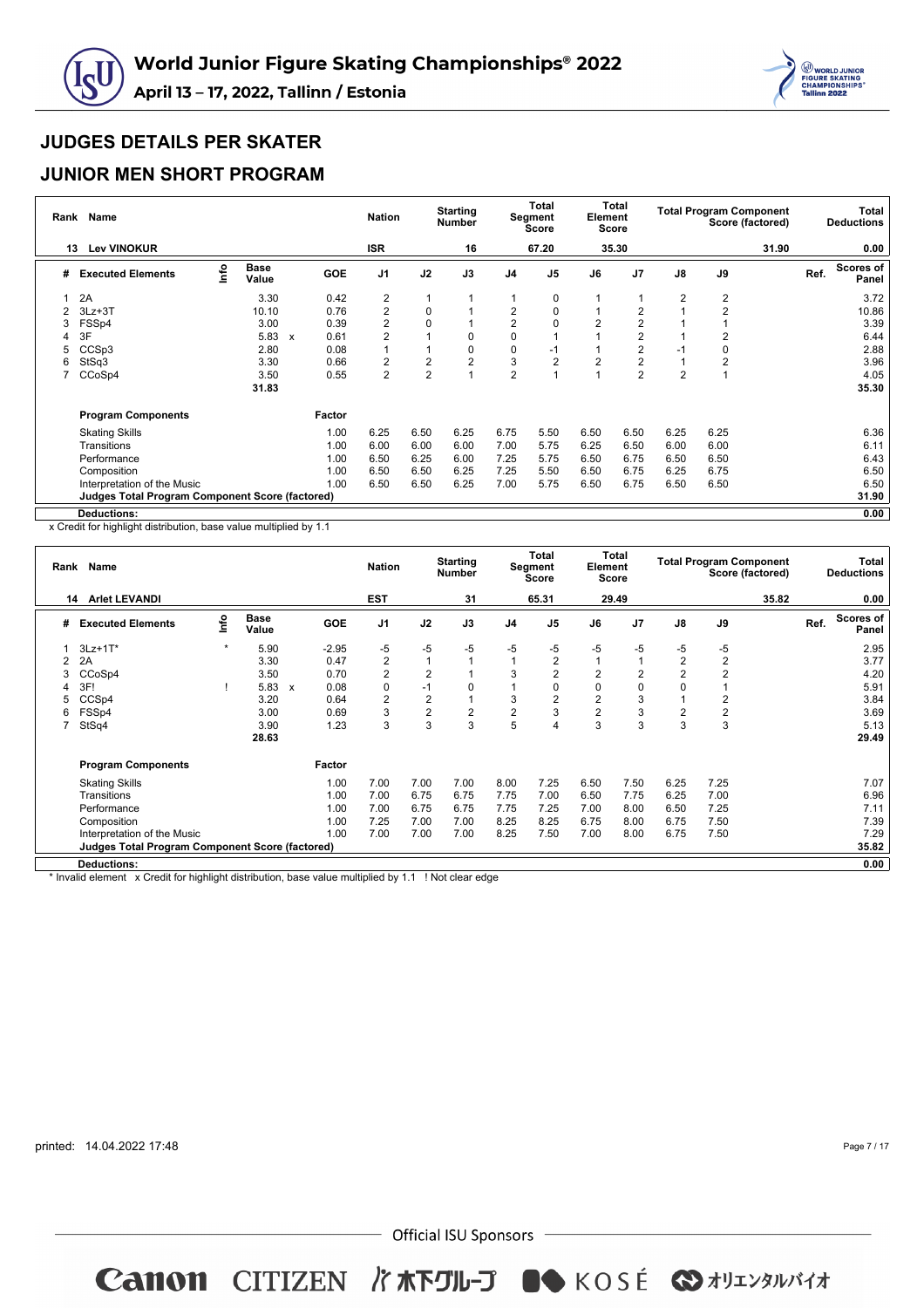



### **JUNIOR MEN SHORT PROGRAM**

|    | Rank Name                                              |      |                      |                           |            | <b>Nation</b>  |                | <b>Starting</b><br><b>Number</b> |                | <b>Total</b><br>Segment<br><b>Score</b> | Element        | Total<br><b>Score</b> |             | <b>Total Program Component</b> | Score (factored) |      | Total<br><b>Deductions</b> |
|----|--------------------------------------------------------|------|----------------------|---------------------------|------------|----------------|----------------|----------------------------------|----------------|-----------------------------------------|----------------|-----------------------|-------------|--------------------------------|------------------|------|----------------------------|
| 15 | <b>Raffaele Francesco ZICH</b>                         |      |                      |                           |            | <b>ITA</b>     |                | 8                                |                | 65.19                                   |                | 34.65                 |             |                                | 30.54            |      | 0.00                       |
| #  | <b>Executed Elements</b>                               | Info | <b>Base</b><br>Value |                           | <b>GOE</b> | J <sub>1</sub> | J2             | J3                               | J <sub>4</sub> | J <sub>5</sub>                          | J6             | J <sub>7</sub>        | J8          | J9                             |                  | Ref. | Scores of<br>Panel         |
|    | $3Lz + 3T$                                             |      | 10.10                |                           | 0.67       | 3              | 1              |                                  |                |                                         |                | 2                     | $\mathbf 0$ | 1                              |                  |      | 10.77                      |
| 2  | 2A                                                     |      | 3.30                 |                           | 0.19       | 1              | 0              | 0                                | 0              | $\overline{2}$                          |                |                       | 0           |                                |                  |      | 3.49                       |
| 3  | FSSp4                                                  |      | 3.00                 |                           | 0.47       | 3              | 1              |                                  | $\overline{2}$ |                                         |                |                       |             | 2                              |                  |      | 3.47                       |
| 4  | 3F!                                                    |      | 5.83                 | $\boldsymbol{\mathsf{x}}$ | $-0.38$    | 0              | $-1$           | $-1$                             | 0              | -1                                      | $-2$           | 0                     | $-1$        | $-1$                           |                  |      | 5.45                       |
| 5  | StSq3                                                  |      | 3.30                 |                           | 0.80       | 3              | $\overline{2}$ | $\overline{2}$                   | $\overline{2}$ | 3                                       | $\overline{2}$ | 3                     |             | 3                              |                  |      | 4.10                       |
| 6  | CCoSp4                                                 |      | 3.50                 |                           | 0.40       | $\overline{2}$ | 0              |                                  | $\mathbf 0$    |                                         | $\overline{2}$ | 3                     | 0           | $\overline{2}$                 |                  |      | 3.90                       |
|    | CCSp4                                                  |      | 3.20                 |                           | 0.27       | 1              | 1              | 0                                |                | $-1$                                    |                | $\overline{2}$        | 0           | $\overline{c}$                 |                  |      | 3.47                       |
|    |                                                        |      | 32.23                |                           |            |                |                |                                  |                |                                         |                |                       |             |                                |                  |      | 34.65                      |
|    | <b>Program Components</b>                              |      |                      |                           | Factor     |                |                |                                  |                |                                         |                |                       |             |                                |                  |      |                            |
|    | <b>Skating Skills</b>                                  |      |                      |                           | 1.00       | 6.50           | 6.00           | 6.00                             | 6.25           | 6.25                                    | 6.25           | 6.75                  | 5.50        | 6.50                           |                  |      | 6.25                       |
|    | Transitions                                            |      |                      |                           | 1.00       | 6.50           | 5.50           | 5.75                             | 6.00           | 5.50                                    | 6.00           | 7.00                  | 5.25        | 5.75                           |                  |      | 5.86                       |
|    | Performance                                            |      |                      |                           | 1.00       | 6.75           | 6.00           | 5.75                             | 6.75           | 6.00                                    | 6.00           | 7.50                  | 5.75        | 6.25                           |                  |      | 6.21                       |
|    | Composition                                            |      |                      |                           | 1.00       | 6.75           | 5.75           | 6.00                             | 6.50           | 5.75                                    | 5.75           | 7.25                  | 5.50        | 6.25                           |                  |      | 6.11                       |
|    | Interpretation of the Music                            |      |                      |                           | 1.00       | 6.50           | 5.75           | 6.00                             | 6.50           | 5.75                                    | 5.75           | 7.25                  | 5.75        | 6.50                           |                  |      | 6.11                       |
|    | <b>Judges Total Program Component Score (factored)</b> |      |                      |                           |            |                |                |                                  |                |                                         |                |                       |             |                                |                  |      | 30.54                      |
|    | Deductions:                                            |      |                      |                           |            |                |                |                                  |                |                                         |                |                       |             |                                |                  |      | 0.00                       |

x Credit for highlight distribution, base value multiplied by 1.1 ! Not clear edge

|    | Rank Name                                              |      |                      |              |            | <b>Nation</b>  |                | <b>Starting</b><br><b>Number</b> |                | Total<br>Segment<br>Score | Element  | Total<br>Score |                |      | <b>Total Program Component</b><br>Score (factored) |      | Total<br><b>Deductions</b> |
|----|--------------------------------------------------------|------|----------------------|--------------|------------|----------------|----------------|----------------------------------|----------------|---------------------------|----------|----------------|----------------|------|----------------------------------------------------|------|----------------------------|
| 16 | <b>Adam HAGARA</b>                                     |      |                      |              |            | <b>SVK</b>     |                | 22                               |                | 64.72                     |          | 34.25          |                |      | 30.47                                              |      | 0.00                       |
| #  | <b>Executed Elements</b>                               | lnfo | <b>Base</b><br>Value |              | <b>GOE</b> | J <sub>1</sub> | J2             | J3                               | J <sub>4</sub> | J <sub>5</sub>            | J6       | J <sub>7</sub> | $\mathsf{J}8$  | J9   |                                                    | Ref. | Scores of<br>Panel         |
|    | 3A                                                     |      | 8.00                 |              | $-3.20$    | -4             | $-4$           | $-4$                             | -4             | $-4$                      | -4       | -3             | -4             | $-4$ |                                                    |      | 4.80                       |
|    | $3Lz + 3T$                                             |      | 10.10                |              | 0.59       | $\mathbf{1}$   | $\mathbf{1}$   | 1                                |                |                           |          | 2              | 1              |      |                                                    |      | 10.69                      |
| 3  | CCSp4                                                  |      | 3.20                 |              | $-0.14$    | $\mathbf{1}$   | $-1$           | 0                                | $-1$           | -1                        | $\Omega$ |                | $-1$           | 0    |                                                    |      | 3.06                       |
|    | StSq2                                                  |      | 2.60                 |              | 0.19       | $\mathbf 0$    |                | 0                                | $\mathbf 0$    |                           |          |                |                |      |                                                    |      | 2.79                       |
| 5  | 3F                                                     |      | 5.83                 | $\mathbf{x}$ | 0.61       | $\overline{2}$ | $\overline{2}$ |                                  | 0              |                           | $\Omega$ |                | $\overline{2}$ |      |                                                    |      | 6.44                       |
| 6  | CCoSp3                                                 |      | 3.00                 |              | 0.34       | $\overline{2}$ |                |                                  |                | 0                         |          |                |                | 2    |                                                    |      | 3.34                       |
|    | FSSp4                                                  |      | 3.00                 |              | 0.13       | $\overline{2}$ | 0              | 0                                | $-2$           | 0                         | $\Omega$ | 2              | $\overline{A}$ | 0    |                                                    |      | 3.13                       |
|    |                                                        |      | 35.73                |              |            |                |                |                                  |                |                           |          |                |                |      |                                                    |      | 34.25                      |
|    | <b>Program Components</b>                              |      |                      |              | Factor     |                |                |                                  |                |                           |          |                |                |      |                                                    |      |                            |
|    | <b>Skating Skills</b>                                  |      |                      |              | 1.00       | 6.00           | 6.75           | 6.25                             | 6.50           | 6.25                      | 6.25     | 6.50           | 6.25           | 6.00 |                                                    |      | 6.29                       |
|    | Transitions                                            |      |                      |              | 1.00       | 5.75           | 6.25           | 5.75                             | 5.75           | 5.75                      | 5.75     | 6.50           | 6.00           | 6.25 |                                                    |      | 5.93                       |
|    | Performance                                            |      |                      |              | 1.00       | 6.00           | 6.75           | 6.00                             | 6.00           | 6.00                      | 6.25     | 6.25           | 6.25           | 6.00 |                                                    |      | 6.11                       |
|    | Composition                                            |      |                      |              | 1.00       | 5.75           | 6.50           | 6.00                             | 5.75           | 6.00                      | 6.00     | 6.75           | 6.00           | 6.25 |                                                    |      | 6.07                       |
|    | Interpretation of the Music                            |      |                      |              | 1.00       | 5.75           | 6.50           | 6.00                             | 6.00           | 5.75                      | 6.00     | 6.50           | 6.00           | 6.25 |                                                    |      | 6.07                       |
|    | <b>Judges Total Program Component Score (factored)</b> |      |                      |              |            |                |                |                                  |                |                           |          |                |                |      |                                                    |      | 30.47                      |
|    | <b>Deductions:</b>                                     |      |                      |              |            |                |                |                                  |                |                           |          |                |                |      |                                                    |      | 0.00                       |

x Credit for highlight distribution, base value multiplied by 1.1

printed: 14.04.2022 17:48

Page 8 / 17

 $-$  Official ISU Sponsors  $-$ 

**Canon CITIZEN バホ下グル-プ ●● KOSÉ ◆オリエンタルバイオ**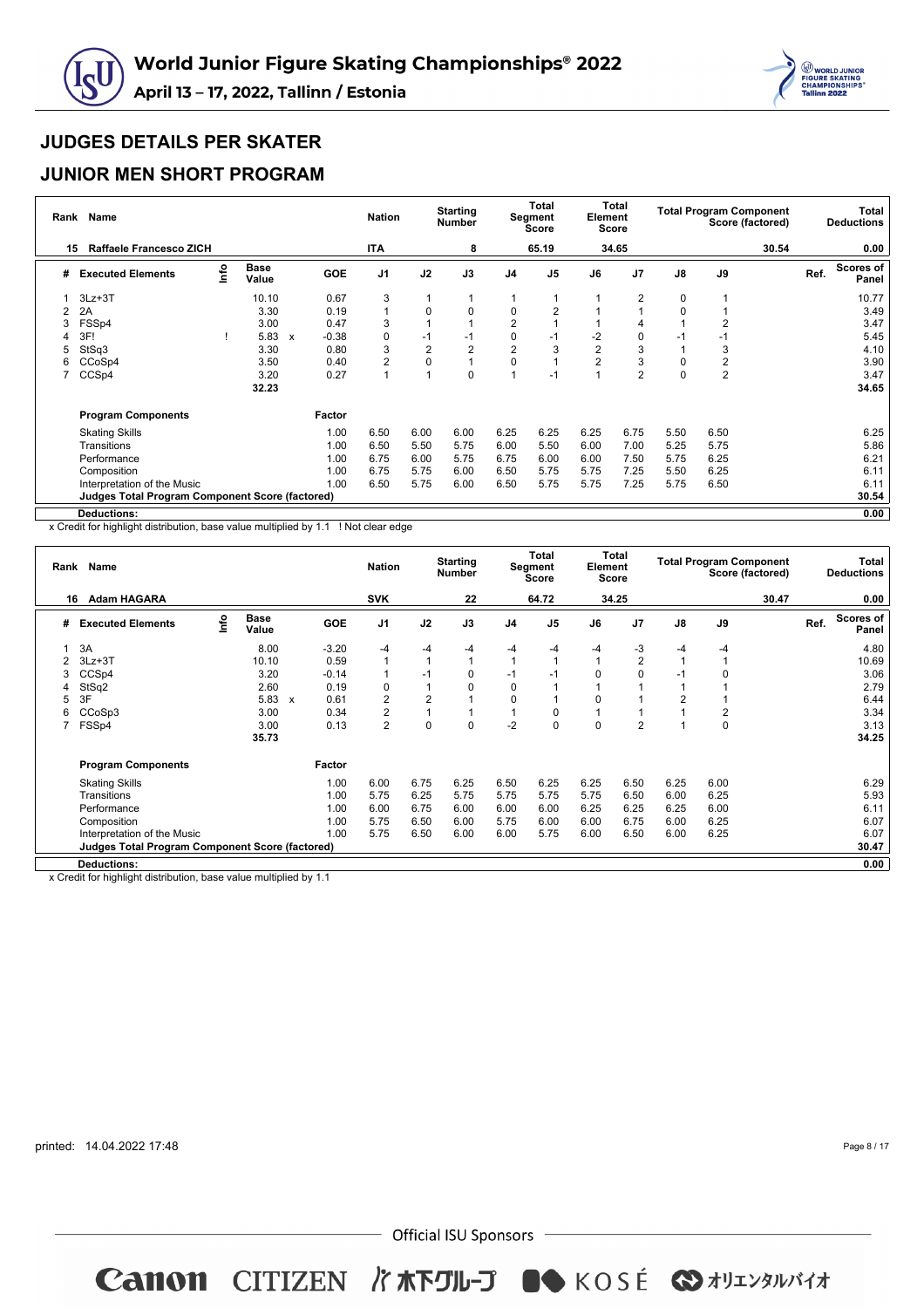



### **JUNIOR MEN SHORT PROGRAM**

| Rank | Name                                                   |      |                      |                           |            | <b>Nation</b>  |                | <b>Starting</b><br><b>Number</b> |                | <b>Total</b><br>Segment<br><b>Score</b> | Element        | Total<br><b>Score</b> |                | <b>Total Program Component</b> | Score (factored) |      | Total<br><b>Deductions</b> |
|------|--------------------------------------------------------|------|----------------------|---------------------------|------------|----------------|----------------|----------------------------------|----------------|-----------------------------------------|----------------|-----------------------|----------------|--------------------------------|------------------|------|----------------------------|
| 17   | <b>Corentin SPINAR</b>                                 |      |                      |                           |            | <b>FRA</b>     |                | 13                               |                | 64.10                                   |                | 32.89                 |                |                                | 31.21            |      | 0.00                       |
| #    | <b>Executed Elements</b>                               | lnfo | <b>Base</b><br>Value |                           | <b>GOE</b> | J <sub>1</sub> | J2             | J3                               | J <sub>4</sub> | J5                                      | J6             | J <sub>7</sub>        | J8             | J9                             |                  | Ref. | Scores of<br>Panel         |
|      | $3Lz + 2T$                                             |      | 7.20                 |                           | 0.84       | $\overline{2}$ | 1              |                                  |                | 2                                       |                | 3                     | $\overline{2}$ | 1                              |                  |      | 8.04                       |
| 2    | 3F!                                                    |      | 5.30                 |                           | 0.00       | 0              | $-1$           | 0                                | 0              | 0                                       | -1             |                       | 0              |                                |                  |      | 5.30                       |
| 3    | CCSp4                                                  |      | 3.20                 |                           | 0.69       | $\overline{2}$ | 3              | $\overline{2}$                   | $\overline{2}$ | $\overline{2}$                          | $\overline{2}$ | 3                     |                | $\overline{2}$                 |                  |      | 3.89                       |
|      | 2A                                                     |      | 3.63                 | $\boldsymbol{\mathsf{x}}$ | 0.47       | $\overline{2}$ |                |                                  | $\overline{2}$ |                                         |                | 2                     | 2              |                                |                  |      | 4.10                       |
| 5    | FSSp4                                                  |      | 3.00                 |                           | 0.64       | 3              | 2              | $\overline{2}$                   |                | $\overline{2}$                          | $\overline{2}$ | 3                     |                | 3                              |                  |      | 3.64                       |
| 6    | StSq3                                                  |      | 3.30                 |                           | 0.52       | $\overline{2}$ | $\overline{2}$ |                                  |                | $\overline{2}$                          | $\overline{2}$ | 3                     |                |                                |                  |      | 3.82                       |
|      | CCoSp4                                                 |      | 3.50                 |                           | 0.60       | $\overline{2}$ | $\overline{2}$ |                                  | $-1$           | $\overline{2}$                          |                | $\overline{2}$        | $\overline{2}$ | $\overline{2}$                 |                  |      | 4.10                       |
|      |                                                        |      | 29.13                |                           |            |                |                |                                  |                |                                         |                |                       |                |                                |                  |      | 32.89                      |
|      | <b>Program Components</b>                              |      |                      |                           | Factor     |                |                |                                  |                |                                         |                |                       |                |                                |                  |      |                            |
|      | <b>Skating Skills</b>                                  |      |                      |                           | 1.00       | 6.00           | 6.50           | 6.50                             | 6.50           | 6.50                                    | 6.25           | 7.00                  | 6.00           | 6.00                           |                  |      | 6.32                       |
|      | Transitions                                            |      |                      |                           | 1.00       | 5.75           | 6.25           | 6.25                             | 6.25           | 6.25                                    | 6.00           | 7.25                  | 5.50           | 6.25                           |                  |      | 6.14                       |
|      | Performance                                            |      |                      |                           | 1.00       | 6.25           | 6.50           | 6.50                             | 6.00           | 6.50                                    | 6.00           | 7.25                  | 6.00           | 6.25                           |                  |      | 6.29                       |
|      | Composition                                            |      |                      |                           | 1.00       | 6.00           | 6.25           | 6.25                             | 6.25           | 6.75                                    | 6.00           | 7.50                  | 5.75           | 6.25                           |                  |      | 6.25                       |
|      | Interpretation of the Music                            |      |                      |                           | 1.00       | 6.00           | 6.50           | 6.50                             | 5.75           | 6.50                                    | 6.25           | 7.50                  | 5.75           | 6.00                           |                  |      | 6.21                       |
|      | <b>Judges Total Program Component Score (factored)</b> |      |                      |                           |            |                |                |                                  |                |                                         |                |                       |                |                                |                  |      | 31.21                      |
|      | <b>Deductions:</b>                                     |      |                      |                           |            |                |                |                                  |                |                                         |                |                       |                |                                |                  |      | 0.00                       |

! Not clear edge x Credit for highlight distribution, base value multiplied by 1.1

|   | Rank Name                                       |         |                      |                           |            | <b>Nation</b>           |                          | <b>Starting</b><br><b>Number</b> |                | Total<br>Segment<br>Score | Element        | Total<br>Score |               |                | <b>Total Program Component</b><br>Score (factored) |      | Total<br><b>Deductions</b> |
|---|-------------------------------------------------|---------|----------------------|---------------------------|------------|-------------------------|--------------------------|----------------------------------|----------------|---------------------------|----------------|----------------|---------------|----------------|----------------------------------------------------|------|----------------------------|
|   | <b>Edward APPLEBY</b><br>18                     |         |                      |                           |            | <b>GBR</b>              |                          | 24                               |                | 64.05                     |                | 32.75          |               |                | 31.30                                              |      | 0.00                       |
| # | <b>Executed Elements</b>                        | lnfo    | <b>Base</b><br>Value |                           | <b>GOE</b> | J <sub>1</sub>          | J2                       | J3                               | J <sub>4</sub> | J <sub>5</sub>            | J6             | J <sub>7</sub> | $\mathsf{J}8$ | J9             |                                                    | Ref. | <b>Scores of</b><br>Panel  |
|   | 3A                                              |         | 8.00                 |                           | 1.26       | $\overline{\mathbf{c}}$ | 1                        |                                  | 3              | $\overline{2}$            | 2              |                |               | 2              |                                                    |      | 9.26                       |
| 2 | $3Lz + 3T$                                      |         | 10.10                |                           | 0.76       | $\overline{2}$          | 0                        |                                  | $\overline{2}$ |                           |                | 2              |               |                |                                                    |      | 10.86                      |
| 3 | FSSp4                                           |         | 3.00                 |                           | 0.30       | $\overline{2}$          |                          | 0                                |                | $-1$                      |                | $\overline{2}$ | 0             | $\overline{2}$ |                                                    |      | 3.30                       |
| 4 | CCSp3                                           |         | 2.80                 |                           | 0.08       |                         | 0                        | $-1$                             | $-1$           | 0                         |                |                | 0             |                |                                                    |      | 2.88                       |
| 5 | StSq2                                           |         | 2.60                 |                           | 0.15       | 1                       | 0                        | 0                                |                |                           |                |                | 0             | 0              |                                                    |      | 2.75                       |
| 6 | $1F^*$                                          | $\star$ | 0.00                 | $\boldsymbol{\mathsf{x}}$ | 0.00       |                         | $\overline{\phantom{a}}$ |                                  |                |                           |                |                |               |                |                                                    |      | 0.00                       |
|   | CCoSp4                                          |         | 3.50                 |                           | 0.20       | 0                       | $-1$                     | 0                                | 2              | $\mathbf 0$               | $\overline{2}$ | $\overline{2}$ | 0             | 0              |                                                    |      | 3.70                       |
|   |                                                 |         | 30.00                |                           |            |                         |                          |                                  |                |                           |                |                |               |                |                                                    |      | 32.75                      |
|   | <b>Program Components</b>                       |         |                      |                           | Factor     |                         |                          |                                  |                |                           |                |                |               |                |                                                    |      |                            |
|   | <b>Skating Skills</b>                           |         |                      |                           | 1.00       | 6.25                    | 6.25                     | 6.25                             | 6.25           | 6.50                      | 6.75           | 6.75           | 6.00          | 6.25           |                                                    |      | 6.36                       |
|   | Transitions                                     |         |                      |                           | 1.00       | 6.00                    | 6.00                     | 6.00                             | 6.00           | 6.00                      | 6.25           | 6.75           | 5.75          | 6.00           |                                                    |      | 6.04                       |
|   | Performance                                     |         |                      |                           | 1.00       | 6.00                    | 6.25                     | 6.00                             | 6.25           | 6.25                      | 6.50           | 7.25           | 6.25          | 6.25           |                                                    |      | 6.25                       |
|   | Composition                                     |         |                      |                           | 1.00       | 6.25                    | 6.25                     | 6.25                             | 6.00           | 6.50                      | 6.50           | 6.25           | 6.00          | 6.50           |                                                    |      | 6.29                       |
|   | Interpretation of the Music                     |         |                      |                           | 1.00       | 6.50                    | 6.00                     | 6.25                             | 6.25           | 6.25                      | 6.50           | 7.00           | 6.25          | 6.50           |                                                    |      | 6.36                       |
|   | Judges Total Program Component Score (factored) |         |                      |                           |            |                         |                          |                                  |                |                           |                |                |               |                |                                                    |      | 31.30                      |
|   | <b>Deductions:</b>                              |         |                      |                           |            |                         |                          |                                  |                |                           |                |                |               |                |                                                    |      | 0.00                       |

x Credit for highlight distribution, base value multiplied by 1.1 \* Invalid element

printed: 14.04.2022 17:48

Page 9 / 17

 $-$  Official ISU Sponsors  $-$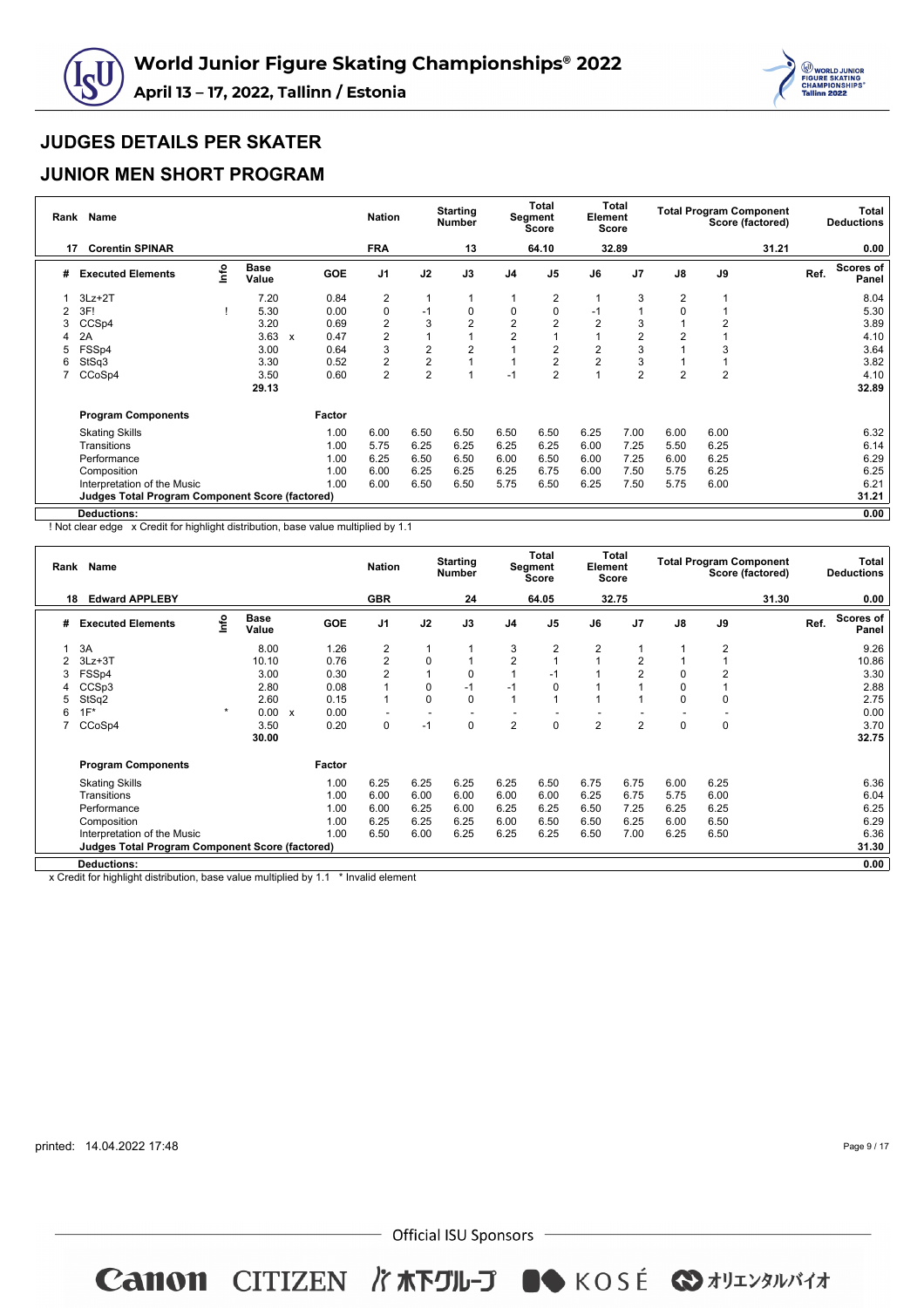



### **JUNIOR MEN SHORT PROGRAM**

| Rank | <b>Name</b>                                            |         |                      |                         | <b>Nation</b>  |      | <b>Starting</b><br><b>Number</b> |                | <b>Total</b><br>Segment<br><b>Score</b> | Element        | Total<br><b>Score</b> |                | <b>Total Program Component</b> | Score (factored) |      | Total<br><b>Deductions</b> |
|------|--------------------------------------------------------|---------|----------------------|-------------------------|----------------|------|----------------------------------|----------------|-----------------------------------------|----------------|-----------------------|----------------|--------------------------------|------------------|------|----------------------------|
| 19   | Younghyun CHA                                          |         |                      |                         | <b>KOR</b>     |      | 27                               |                | 60.32                                   |                | 27.28                 |                |                                | 33.04            |      | 0.00                       |
| #    | <b>Executed Elements</b>                               | info    | <b>Base</b><br>Value | <b>GOE</b>              | J <sub>1</sub> | J2   | J3                               | J <sub>4</sub> | J <sub>5</sub>                          | J6             | J7                    | $\mathsf{J}8$  | J9                             |                  | Ref. | Scores of<br>Panel         |
|      | 3A<<                                                   | <<      | 3.30                 | $-1.65$                 | -5             | $-5$ | $-5$                             | -5             | $-5$                                    | -5             | -4                    | -5             | -5                             |                  |      | 1.65                       |
| 2    | $3Lzq+3T<$                                             | $\,<\,$ | 9.26                 | $-2.19$                 | -4             | $-4$ | $-3$                             | $-4$           | $-4$                                    | $-3$           | $-2$                  | $-5$           | -4                             |                  |      | 7.07                       |
| 3    | CCSp3                                                  |         | 2.80                 | $-0.24$                 | 0              | $-2$ | $-1$                             | 0              | -1                                      |                | 0                     | $-2$           | $-2$                           |                  |      | 2.56                       |
|      | FSSp4                                                  |         | 3.00                 | 0.13                    | 1              | $-1$ | 0                                | 0              |                                         | $\overline{2}$ | 0                     | 0              |                                |                  |      | 3.13                       |
| 5    | 3F!                                                    |         | 5.83                 | $-0.23$<br>$\mathsf{x}$ | 0              | $-2$ | $-1$                             | 0              | 0                                       | 0              | 0                     | $-2$           |                                |                  |      | 5.60                       |
| 6    | StSq3                                                  |         | 3.30                 | 0.80                    | 2              | 0    | $\overline{2}$                   | 3              | 3                                       | 3              | 3                     | $\overline{2}$ | 2                              |                  |      | 4.10                       |
|      | CCoSp3                                                 |         | 3.00                 | 0.17                    | 1              | $-1$ | 0                                | $\overline{2}$ | $\overline{0}$                          | $\overline{2}$ |                       | $\mathbf 0$    | 0                              |                  |      | 3.17                       |
|      |                                                        |         | 30.49                |                         |                |      |                                  |                |                                         |                |                       |                |                                |                  |      | 27.28                      |
|      | <b>Program Components</b>                              |         |                      | Factor                  |                |      |                                  |                |                                         |                |                       |                |                                |                  |      |                            |
|      | <b>Skating Skills</b>                                  |         |                      | 1.00                    | 6.50           | 6.25 | 6.50                             | 7.25           | 6.75                                    | 6.75           | 7.00                  | 6.75           | 6.25                           |                  |      | 6.64                       |
|      | Transitions                                            |         |                      | 1.00                    | 6.75           | 6.00 | 6.25                             | 6.75           | 6.50                                    | 6.50           | 7.00                  | 6.25           | 6.00                           |                  |      | 6.43                       |
|      | Performance                                            |         |                      | 1.00                    | 6.75           | 6.00 | 6.25                             | 7.00           | 6.25                                    | 6.75           | 7.00                  | 6.50           | 6.00                           |                  |      | 6.50                       |
|      | Composition                                            |         |                      | 1.00                    | 7.00           | 6.25 | 6.50                             | 7.25           | 6.75                                    | 6.50           | 7.00                  | 6.50           | 6.50                           |                  |      | 6.68                       |
|      | Interpretation of the Music                            |         |                      | 1.00                    | 7.25           | 6.00 | 6.50                             | 7.25           | 6.50                                    | 6.75           | 7.25                  | 6.75           | 6.50                           |                  |      | 6.79                       |
|      | <b>Judges Total Program Component Score (factored)</b> |         |                      |                         |                |      |                                  |                |                                         |                |                       |                |                                |                  |      | 33.04                      |
|      | Deductions:                                            |         |                      |                         |                |      |                                  |                |                                         |                |                       |                |                                |                  |      | 0.00                       |

<< Downgraded jump < Under-rotated jump q Jump landed on the quarter x Credit for highlight distribution, base value multiplied by 1.1 ! Not clear edge

|    | Rank Name                                              |         |                      |              |            | <b>Nation</b>  |                | <b>Starting</b><br><b>Number</b> |                | <b>Total</b><br><b>Segment</b><br><b>Score</b> | Element        | Total<br>Score |               | <b>Total Program Component</b> | Score (factored) |      | <b>Total</b><br><b>Deductions</b> |
|----|--------------------------------------------------------|---------|----------------------|--------------|------------|----------------|----------------|----------------------------------|----------------|------------------------------------------------|----------------|----------------|---------------|--------------------------------|------------------|------|-----------------------------------|
| 20 | Kao MIURA                                              |         |                      |              |            | <b>JPN</b>     |                | 33                               |                | 60.03                                          |                | 27.35          |               |                                | 33.68            |      | $-1.00$                           |
| #  | <b>Executed Elements</b>                               | Info    | <b>Base</b><br>Value |              | <b>GOE</b> | J <sub>1</sub> | J2             | J3                               | J <sub>4</sub> | J <sub>5</sub>                                 | J6             | J <sub>7</sub> | $\mathsf{J}8$ | J9                             |                  | Ref. | Scores of<br>Panel                |
|    | $3Lz + 3T$                                             |         | 10.10                |              | $-2.61$    | -5             | $-4$           | -4                               | -5             | $-4$                                           | -5             | -3             | -5            | -4                             |                  |      | 7.49                              |
|    | 3F                                                     |         | 5.30                 |              | 1.29       | 3              | $\overline{2}$ | $\overline{2}$                   | 3              | $\overline{2}$                                 | $\overline{2}$ | 3              | 3             | $\overline{2}$                 |                  |      | 6.59                              |
|    | CCSp3                                                  |         | 2.80                 |              | $-0.12$    | $-1$           |                | $-1$                             | 0              | $-1$                                           |                | $\mathbf 0$    | $-2$          | $-1$                           |                  |      | 2.68                              |
|    | 3A<                                                    | $\prec$ | 7.04                 | $\mathbf{x}$ | $-3.20$    | $-5$           | -5             | $-5$                             | -5             | $-5$                                           | $-5$           | $-5$           | $-5$          | $-5$                           |                  |      | 3.84                              |
|    | FSSp3                                                  |         | 2.60                 |              | $-0.41$    | $-2$           | $\mathbf 0$    | $\overline{1}$                   | -4             | $-3$                                           | $-1$           | 0              | $-3$          | $-2$                           |                  |      | 2.19                              |
| 6  | StSq2                                                  |         | 2.60                 |              | $-0.71$    | $-1$           | $-4$           | -3                               | -3             | $-3$                                           | -4             |                | $-3$          | $-2$                           |                  |      | 1.89                              |
|    | CCoSp3V                                                |         | 2.25                 |              | 0.42       | $\overline{2}$ |                | $\overline{2}$                   |                | 3                                              | $\overline{2}$ | 3              | $\mathbf 0$   | $\overline{2}$                 |                  |      | 2.67                              |
|    |                                                        |         | 32.69                |              |            |                |                |                                  |                |                                                |                |                |               |                                |                  |      | 27.35                             |
|    | <b>Program Components</b>                              |         |                      |              | Factor     |                |                |                                  |                |                                                |                |                |               |                                |                  |      |                                   |
|    | <b>Skating Skills</b>                                  |         |                      |              | 1.00       | 7.00           | 7.00           | 7.25                             | 7.50           | 6.50                                           | 6.75           | 7.00           | 6.50          | 7.25                           |                  |      | 6.96                              |
|    | Transitions                                            |         |                      |              | 1.00       | 6.75           | 6.75           | 6.75                             | 7.25           | 6.50                                           | 6.75           | 7.25           | 6.25          | 6.75                           |                  |      | 6.79                              |
|    | Performance                                            |         |                      |              | 1.00       | 6.50           | 6.75           | 6.25                             | 6.75           | 6.00                                           | 6.50           | 7.00           | 6.25          | 6.25                           |                  |      | 6.46                              |
|    | Composition                                            |         |                      |              | 1.00       | 7.00           | 6.75           | 7.00                             | 7.50           | 6.50                                           | 6.50           | 7.25           | 6.50          | 7.00                           |                  |      | 6.86                              |
|    | Interpretation of the Music                            |         |                      |              | 1.00       | 6.50           | 6.75           | 6.75                             | 7.25           | 6.00                                           | 6.50           | 7.00           | 6.25          | 6.50                           |                  |      | 6.61                              |
|    | <b>Judges Total Program Component Score (factored)</b> |         |                      |              |            |                |                |                                  |                |                                                |                |                |               |                                |                  |      | 33.68                             |
|    | Falls<br><b>Deductions:</b>                            |         |                      |              | $-1.00$    | (1)            |                |                                  |                |                                                |                |                |               |                                |                  |      | $-1.00$                           |

x Credit for highlight distribution, base value multiplied by  $1.1 \leq$  Under-rotated jump

printed: 14.04.2022 17:48

Page 10 / 17

 $-$  Official ISU Sponsors  $-$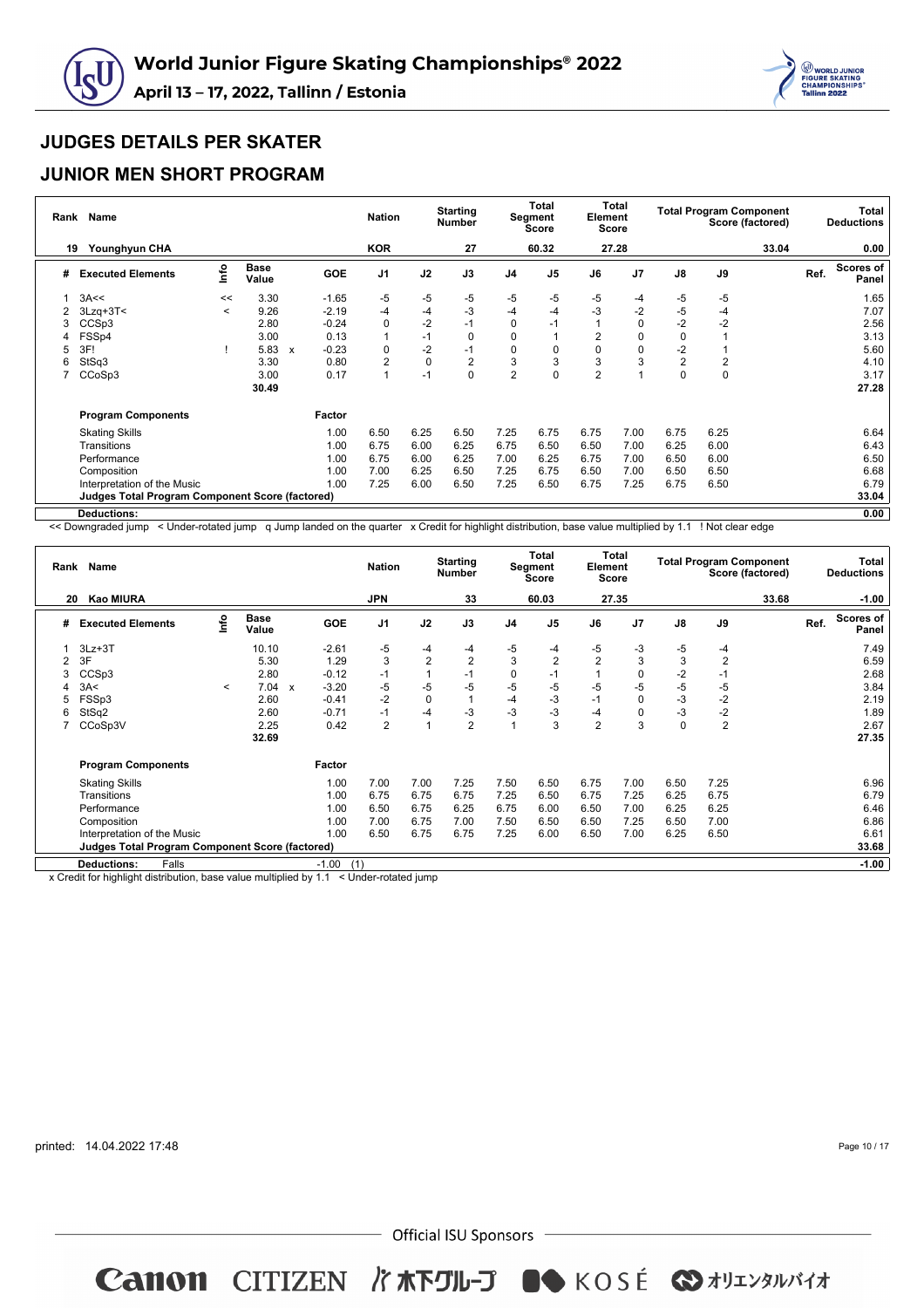



### **JUNIOR MEN SHORT PROGRAM**

| Rank | Name                                                   |      |                      |                           |            | <b>Nation</b>  |                | <b>Starting</b><br><b>Number</b> |                | <b>Total</b><br>Segment<br><b>Score</b> | Element        | Total<br><b>Score</b> |                |                | <b>Total Program Component</b><br>Score (factored) |      | Total<br><b>Deductions</b> |
|------|--------------------------------------------------------|------|----------------------|---------------------------|------------|----------------|----------------|----------------------------------|----------------|-----------------------------------------|----------------|-----------------------|----------------|----------------|----------------------------------------------------|------|----------------------------|
| 21   | <b>Konstantin SUPATASHVILI</b>                         |      |                      |                           |            | <b>GEO</b>     |                | 9                                |                | 59.38                                   |                | 32.63                 |                |                | 26.75                                              |      | 0.00                       |
| #    | <b>Executed Elements</b>                               | lnfo | <b>Base</b><br>Value |                           | <b>GOE</b> | J <sub>1</sub> | J2             | J3                               | J <sub>4</sub> | J <sub>5</sub>                          | J6             | J7                    | J8             | J9             |                                                    | Ref. | Scores of<br>Panel         |
|      | $3Lz + 3T$                                             |      | 10.10                |                           | $-0.25$    | $-1$           | $-1$           | 0                                | $-2$           | 0                                       | 0              | 0                     | $-1$           | 1              |                                                    |      | 9.85                       |
| 2    | 2A                                                     |      | 3.30                 |                           | 0.05       | 0              | 1              | 0                                | $\mathbf 0$    | 0                                       | 0              | $\Omega$              | 0              |                |                                                    |      | 3.35                       |
| 3    | CCSp4                                                  |      | 3.20                 |                           | 0.32       |                |                |                                  | $\overline{2}$ |                                         | 0              |                       | 0              | 2              |                                                    |      | 3.52                       |
| 4    | StSq3                                                  |      | 3.30                 |                           | 0.00       | 0              | 0              | 0                                | $-1$           |                                         | 0              |                       | 0              | $-1$           |                                                    |      | 3.30                       |
| 5    | 3F!                                                    |      | 5.83                 | $\boldsymbol{\mathsf{x}}$ | $-0.53$    | $-1$           | $-1$           | $-1$                             | 0              | $-1$                                    | $-2$           | $-1$                  | $-2$           | 0              |                                                    |      | 5.30                       |
| 6    | CCoSp4                                                 |      | 3.50                 |                           | 0.30       | $\overline{1}$ | 0              |                                  | $\mathbf 0$    |                                         |                |                       | 1              | $\overline{2}$ |                                                    |      | 3.80                       |
|      | FSSp4                                                  |      | 3.00                 |                           | 0.51       | $\overline{2}$ | $\overline{2}$ |                                  |                |                                         | $\overline{2}$ | $\overline{2}$        | $\overline{2}$ | $\overline{2}$ |                                                    |      | 3.51                       |
|      |                                                        |      | 32.23                |                           |            |                |                |                                  |                |                                         |                |                       |                |                |                                                    |      | 32.63                      |
|      | <b>Program Components</b>                              |      |                      |                           | Factor     |                |                |                                  |                |                                         |                |                       |                |                |                                                    |      |                            |
|      | <b>Skating Skills</b>                                  |      |                      |                           | 1.00       | 5.00           | 5.25           | 5.50                             | 5.50           | 5.75                                    | 5.25           | 5.75                  | 5.25           | 5.75           |                                                    |      | 5.46                       |
|      | Transitions                                            |      |                      |                           | 1.00       | 5.00           | 5.00           | 5.25                             | 4.75           | 6.00                                    | 5.00           | 5.75                  | 4.75           | 5.50           |                                                    |      | 5.18                       |
|      | Performance                                            |      |                      |                           | 1.00       | 5.25           | 5.00           | 5.50                             | 5.25           | 5.75                                    | 5.00           | 6.50                  | 5.00           | 5.50           |                                                    |      | 5.32                       |
|      | Composition                                            |      |                      |                           | 1.00       | 5.25           | 5.25           | 5.50                             | 5.00           | 6.25                                    | 5.00           | 6.00                  | 5.25           | 5.75           |                                                    |      | 5.43                       |
|      | Interpretation of the Music                            |      |                      |                           | 1.00       | 5.00           | 5.25           | 5.50                             | 5.00           | 5.75                                    | 5.25           | 6.00                  | 5.25           | 5.50           |                                                    |      | 5.36                       |
|      | <b>Judges Total Program Component Score (factored)</b> |      |                      |                           |            |                |                |                                  |                |                                         |                |                       |                |                |                                                    |      | 26.75                      |
|      | <b>Deductions:</b>                                     |      |                      |                           |            |                |                |                                  |                |                                         |                |                       |                |                |                                                    |      | 0.00                       |

x Credit for highlight distribution, base value multiplied by 1.1 ! Not clear edge

|    | Rank Name                                              |      |                      |                           |                | <b>Nation</b>  |                | <b>Starting</b><br><b>Number</b> |                | <b>Total</b><br>Segment<br><b>Score</b> | Element     | Total<br><b>Score</b> |             |                | <b>Total Program Component</b><br>Score (factored) |      | Total<br><b>Deductions</b> |
|----|--------------------------------------------------------|------|----------------------|---------------------------|----------------|----------------|----------------|----------------------------------|----------------|-----------------------------------------|-------------|-----------------------|-------------|----------------|----------------------------------------------------|------|----------------------------|
| 22 | <b>Kai KOVAR</b>                                       |      |                      |                           |                | <b>USA</b>     |                | 11                               |                | 57.69                                   |             | 28.09                 |             |                | 30.60                                              |      | $-1.00$                    |
| #  | <b>Executed Elements</b>                               | info | <b>Base</b><br>Value |                           | <b>GOE</b>     | J <sub>1</sub> | J2             | J3                               | J <sub>4</sub> | J <sub>5</sub>                          | J6          | J <sub>7</sub>        | J8          | J9             |                                                    | Ref. | <b>Scores of</b><br>Panel  |
|    | 3A                                                     |      | 8.00                 |                           | $-2.29$        | $-3$           | $-3$           | $-3$                             | $-2$           | $-3$                                    | $-3$        | $-2$                  | -3          | -3             |                                                    |      | 5.71                       |
| 2  | 3F!                                                    |      | 5.30                 |                           | $-0.08$        | $\pmb{0}$      | $\mathbf 0$    | $-1$                             | 0              | $-1$                                    | $\mathbf 0$ | 0                     | $\mathbf 0$ | 0              |                                                    |      | 5.22                       |
| 3  | CCSp4                                                  |      | 3.20                 |                           | $-0.14$        | $\mathbf 0$    | $\overline{2}$ | 0                                | $-2$           | 0                                       | $\mathbf 0$ | $-1$                  | $-1$        | $-1$           |                                                    |      | 3.06                       |
|    | 3Lz+COMBO                                              |      | 6.49                 | $\boldsymbol{\mathsf{x}}$ | $-2.95$        | $-5$           | $-5$           | $-5$                             | $-5$           | $-5$                                    | $-5$        | $-5$                  | $-5$        | -5             |                                                    |      | 3.54                       |
| 5  | FSSp4                                                  |      | 3.00                 |                           | 0.13           | $\overline{2}$ | 0              | 0                                | $-2$           | $-1$                                    |             |                       |             |                |                                                    |      | 3.13                       |
| 6  | StSq3                                                  |      | 3.30                 |                           | 0.28           | $\overline{1}$ |                |                                  | $\Omega$       | 0                                       |             |                       |             |                |                                                    |      | 3.58                       |
|    | CCoSp4                                                 |      | 3.50                 |                           | 0.35           | $\overline{1}$ |                |                                  | $-1$           | 0                                       |             | $\overline{2}$        | 1           | $\overline{c}$ |                                                    |      | 3.85                       |
|    |                                                        |      | 32.79                |                           |                |                |                |                                  |                |                                         |             |                       |             |                |                                                    |      | 28.09                      |
|    | <b>Program Components</b>                              |      |                      |                           | Factor         |                |                |                                  |                |                                         |             |                       |             |                |                                                    |      |                            |
|    | <b>Skating Skills</b>                                  |      |                      |                           | 1.00           | 6.25           | 6.75           | 6.25                             | 6.00           | 6.00                                    | 6.50        | 6.00                  | 6.00        | 6.50           |                                                    |      | 6.21                       |
|    | Transitions                                            |      |                      |                           | 1.00           | 6.00           | 6.25           | 6.00                             | 6.25           | 5.50                                    | 6.25        | 6.25                  | 5.75        | 6.25           |                                                    |      | 6.11                       |
|    | Performance                                            |      |                      |                           | 1.00           | 5.75           | 6.75           | 6.25                             | 5.75           | 5.50                                    | 6.00        | 6.00                  | 6.25        | 6.00           |                                                    |      | 6.00                       |
|    | Composition                                            |      |                      |                           | 1.00           | 6.25           | 6.50           | 6.25                             | 6.00           | 6.00                                    | 6.00        | 6.00                  | 6.00        | 6.75           |                                                    |      | 6.14                       |
|    | Interpretation of the Music                            |      |                      |                           | 1.00           | 6.00           | 6.50           | 6.25                             | 6.00           | 5.50                                    | 6.25        | 6.25                  | 6.00        | 6.25           |                                                    |      | 6.14                       |
|    | <b>Judges Total Program Component Score (factored)</b> |      |                      |                           |                |                |                |                                  |                |                                         |             |                       |             |                |                                                    |      | 30.60                      |
|    | Falls<br><b>Deductions:</b>                            |      |                      |                           | $-1.00$<br>(1) |                |                |                                  |                |                                         |             |                       |             |                |                                                    |      | $-1.00$                    |

! Not clear edge x Credit for highlight distribution, base value multiplied by 1.1

printed: 14.04.2022 17:48

Page 11 / 17

 $-$  Official ISU Sponsors  $-$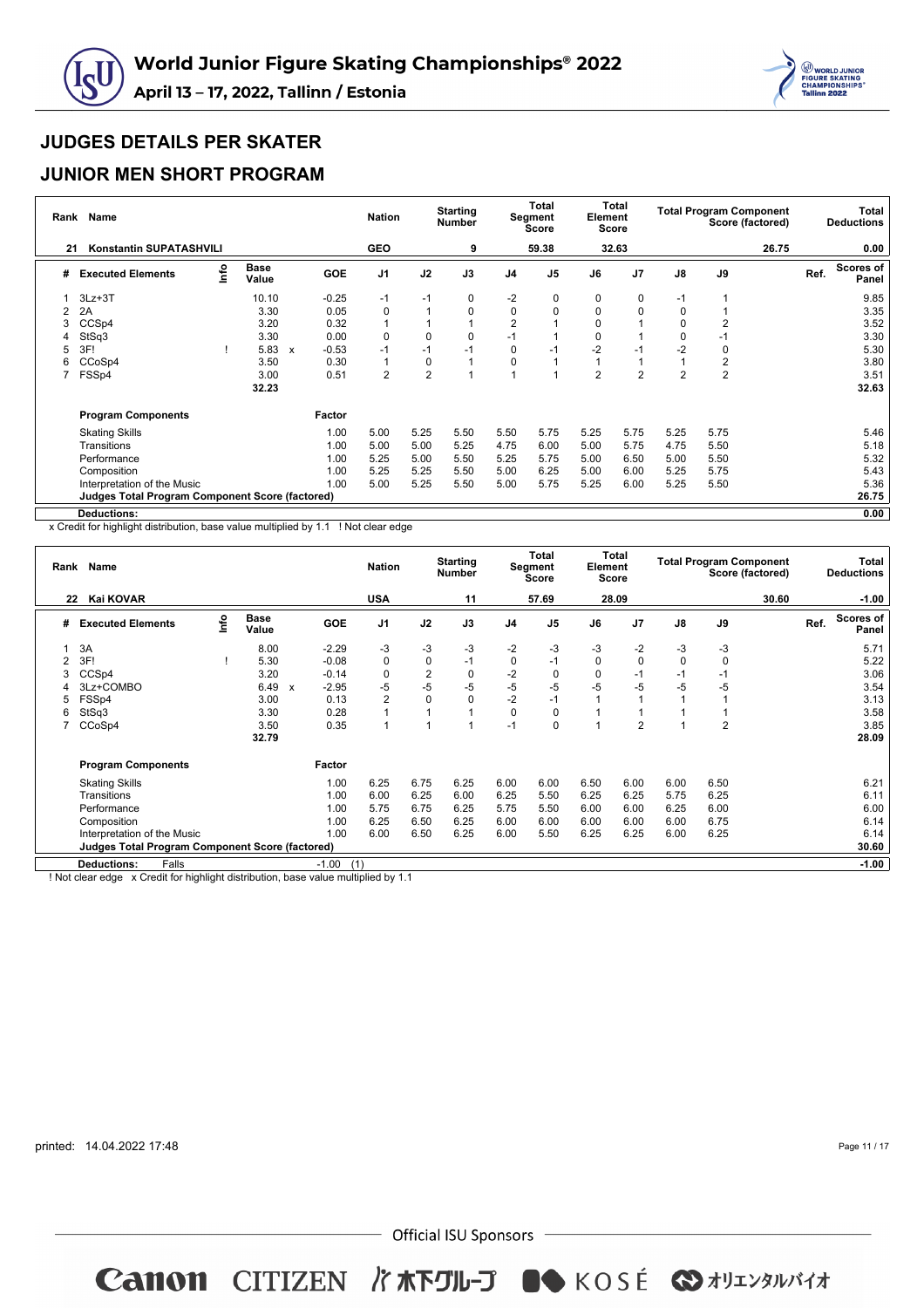



### **JUNIOR MEN SHORT PROGRAM**

| Rank | <b>Name</b>                                            |         |                      |              |         | <b>Nation</b>  |      | <b>Starting</b><br><b>Number</b> |                | <b>Total</b><br>Segment<br><b>Score</b> | Element | Total<br><b>Score</b> |               | <b>Total Program Component</b> | Score (factored) |      | Total<br><b>Deductions</b> |
|------|--------------------------------------------------------|---------|----------------------|--------------|---------|----------------|------|----------------------------------|----------------|-----------------------------------------|---------|-----------------------|---------------|--------------------------------|------------------|------|----------------------------|
| 23   | <b>Louis WEISSERT</b>                                  |         |                      |              |         | <b>GER</b>     |      | 14                               |                | 56.75                                   |         | 26.22                 |               |                                | 30.53            |      | 0.00                       |
| #    | <b>Executed Elements</b>                               | info    | <b>Base</b><br>Value |              | GOE     | J <sub>1</sub> | J2   | J3                               | J <sub>4</sub> | J <sub>5</sub>                          | J6      | J <sub>7</sub>        | $\mathsf{J}8$ | J9                             |                  | Ref. | Scores of<br>Panel         |
|      | 3Fe<                                                   | $\,<\,$ | 3.18                 |              | $-1.59$ | -5             | -5   | $-5$                             | -5             | $-5$                                    | -5      | -4                    | -5            | -5                             |                  |      | 1.59                       |
| 2    | $3T+3T$                                                |         | 8.40                 |              | 0.06    | 0              | 0    | 0                                | 0              | $-1$                                    |         |                       | $\mathbf 0$   | 0                              |                  |      | 8.46                       |
| 3    | FSSp4                                                  |         | 3.00                 |              | 0.17    | 0              | 0    |                                  | $-1$           |                                         |         |                       | $\Omega$      |                                |                  |      | 3.17                       |
| 4    | 2A                                                     |         | 3.63                 | $\mathsf{x}$ | 0.38    |                | 2    |                                  |                |                                         |         |                       |               | 2                              |                  |      | 4.01                       |
| 5    | StSq3                                                  |         | 3.30                 |              | 0.42    |                |      |                                  | 3              | 2                                       |         |                       |               | 2                              |                  |      | 3.72                       |
| 6    | CCS <sub>p3</sub>                                      |         | 2.80                 |              | $-0.36$ | 0              | 0    | $-1$                             | $-2$           | $-1$                                    | $-1$    | -3                    | $-2$          | $-2$                           |                  |      | 2.44                       |
|      | CCoSp3                                                 |         | 3.00                 |              | $-0.17$ | 0              | 0    | $-1$                             | -4             | $-1$                                    | $-1$    |                       | $-1$          | 0                              |                  |      | 2.83                       |
|      |                                                        |         | 27.31                |              |         |                |      |                                  |                |                                         |         |                       |               |                                |                  |      | 26.22                      |
|      | <b>Program Components</b>                              |         |                      |              | Factor  |                |      |                                  |                |                                         |         |                       |               |                                |                  |      |                            |
|      | <b>Skating Skills</b>                                  |         |                      |              | 1.00    | 5.50           | 6.25 | 6.25                             | 6.25           | 6.00                                    | 5.75    | 6.25                  | 6.00          | 6.00                           |                  |      | 6.07                       |
|      | Transitions                                            |         |                      |              | 1.00    | 5.50           | 5.75 | 6.00                             | 6.25           | 6.25                                    | 5.50    | 6.00                  | 6.00          | 6.75                           |                  |      | 5.96                       |
|      | Performance                                            |         |                      |              | 1.00    | 5.50           | 6.25 | 6.00                             | 6.00           | 6.00                                    | 5.75    | 6.25                  | 6.25          | 6.00                           |                  |      | 6.04                       |
|      | Composition                                            |         |                      |              | 1.00    | 6.00           | 6.00 | 6.25                             | 6.50           | 6.25                                    | 6.00    | 6.50                  | 6.25          | 6.50                           |                  |      | 6.25                       |
|      | Interpretation of the Music                            |         |                      |              | 1.00    | 5.75           | 6.25 | 6.25                             | 6.25           | 6.00                                    | 6.00    | 6.50                  | 6.25          | 6.50                           |                  |      | 6.21                       |
|      | <b>Judges Total Program Component Score (factored)</b> |         |                      |              |         |                |      |                                  |                |                                         |         |                       |               |                                |                  |      | 30.53                      |
|      | Deductions:                                            |         |                      |              |         |                |      |                                  |                |                                         |         |                       |               |                                |                  |      | 0.00                       |

e Wrong edge < Under-rotated jump x Credit for highlight distribution, base value multiplied by 1.1

|    | Rank Name                                       |      |                      |                           |            | <b>Nation</b>  |                | <b>Starting</b><br><b>Number</b> |                | Total<br>Segment<br>Score | Element        | Total<br><b>Score</b> |                |               | <b>Total Program Component</b><br>Score (factored) |      | Total<br><b>Deductions</b> |
|----|-------------------------------------------------|------|----------------------|---------------------------|------------|----------------|----------------|----------------------------------|----------------|---------------------------|----------------|-----------------------|----------------|---------------|----------------------------------------------------|------|----------------------------|
| 24 | <b>Jakub LOFEK</b>                              |      |                      |                           |            | <b>POL</b>     |                | 15                               |                | 56.54                     |                | 27.08                 |                |               | 29.46                                              |      | 0.00                       |
| #  | <b>Executed Elements</b>                        | lnfo | <b>Base</b><br>Value |                           | <b>GOE</b> | J <sub>1</sub> | J2             | J3                               | J <sub>4</sub> | J <sub>5</sub>            | J6             | J <sub>7</sub>        | $\mathsf{J}8$  | $\mathsf{J}9$ |                                                    | Ref. | <b>Scores of</b><br>Panel  |
|    | $3Lz + 2T$                                      |      | 7.20                 |                           | 0.34       | $\mathbf{1}$   | $\mathbf 0$    | 0                                | 0              | 0                         |                | $\overline{2}$        | $\overline{1}$ |               |                                                    |      | 7.54                       |
|    | 3F!                                             |      | 5.30                 |                           | $-1.82$    | -4             | $-4$           | $-4$                             | $-2$           | $-3$                      | -3             | $-1$                  | -4             | $-4$          |                                                    |      | 3.48                       |
|    | CCoSp4                                          |      | 3.50                 |                           | 0.30       | $\mathbf{1}$   |                |                                  |                | 0                         |                |                       |                | 0             |                                                    |      | 3.80                       |
|    | 2A                                              |      | 3.63                 | $\boldsymbol{\mathsf{x}}$ | 0.24       | $\mathbf{1}$   | $\mathbf 0$    |                                  | 0              | 0                         |                |                       |                |               |                                                    |      | 3.87                       |
| 5  | FSSp3                                           |      | 2.60                 |                           | 0.52       | $\overline{2}$ | $\overline{2}$ |                                  | $\overline{2}$ | $\overline{2}$            | $\overline{2}$ | $\overline{2}$        | $\overline{2}$ | 3             |                                                    |      | 3.12                       |
| 6  | StSq2                                           |      | 2.60                 |                           | 0.07       | $\mathbf 0$    | $\mathbf 0$    | $\mathbf 0$                      | $-1$           |                           | $\overline{2}$ |                       | 0              | $\pmb{0}$     |                                                    |      | 2.67                       |
|    | CCS <sub>p3</sub>                               |      | 2.80                 |                           | $-0.20$    | 0              | $\mathbf 0$    | $-1$                             | -3             | $-1$                      | $\overline{2}$ |                       | $-2$           | $-2$          |                                                    |      | 2.60                       |
|    |                                                 |      | 27.63                |                           |            |                |                |                                  |                |                           |                |                       |                |               |                                                    |      | 27.08                      |
|    | <b>Program Components</b>                       |      |                      |                           | Factor     |                |                |                                  |                |                           |                |                       |                |               |                                                    |      |                            |
|    | <b>Skating Skills</b>                           |      |                      |                           | 1.00       | 5.75           | 6.25           | 5.75                             | 5.75           | 6.25                      | 6.50           | 6.00                  | 5.50           | 5.50          |                                                    |      | 5.89                       |
|    | Transitions                                     |      |                      |                           | 1.00       | 5.50           | 6.00           | 5.50                             | 5.50           | 6.50                      | 6.25           | 6.00                  | 5.50           | 5.00          |                                                    |      | 5.75                       |
|    | Performance                                     |      |                      |                           | 1.00       | 5.75           | 6.25           | 5.50                             | 6.00           | 6.00                      | 6.50           | 6.25                  | 5.50           | 5.75          |                                                    |      | 5.93                       |
|    | Composition                                     |      |                      |                           | 1.00       | 6.00           | 6.25           | 5.75                             | 5.75           | 6.50                      | 6.25           | 6.00                  | 5.50           | 5.75          |                                                    |      | 5.96                       |
|    | Interpretation of the Music                     |      |                      |                           | 1.00       | 6.00           | 6.00           | 5.75                             | 5.75           | 6.00                      | 6.25           | 6.00                  | 5.75           | 6.00          |                                                    |      | 5.93                       |
|    | Judges Total Program Component Score (factored) |      |                      |                           |            |                |                |                                  |                |                           |                |                       |                |               |                                                    |      | 29.46                      |
|    | <b>Deductions:</b>                              |      |                      |                           |            |                |                |                                  |                |                           |                |                       |                |               |                                                    |      | 0.00                       |

! Not clear edge x Credit for highlight distribution, base value multiplied by 1.1

printed: 14.04.2022 17:48

Page 12 / 17

 $-$  Official ISU Sponsors  $-$ 

**Canon CITIZEN バホ下グル-プ ●● KOSÉ ◆オリエンタルバイオ**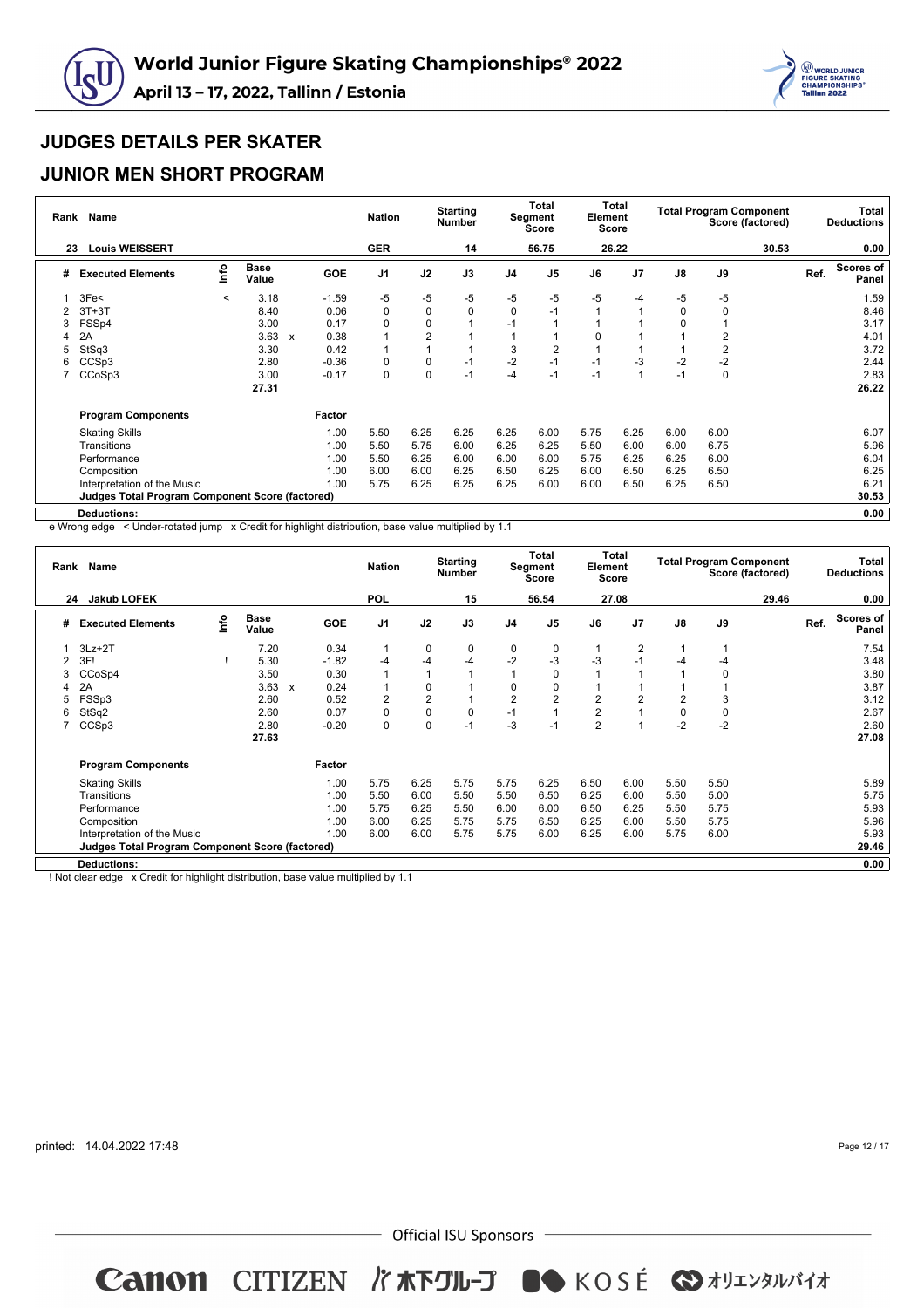



### **JUNIOR MEN SHORT PROGRAM**

| Rank | <b>Name</b><br><b>Semen DANILIANTS</b>                 |      |                      | <b>Nation</b>        |                | <b>Starting</b><br><b>Number</b> |      | <b>Total</b><br>Segment<br><b>Score</b> | Element        | Total<br><b>Score</b> |                | <b>Total Program Component</b> | Score (factored) |       | Total<br><b>Deductions</b> |                    |
|------|--------------------------------------------------------|------|----------------------|----------------------|----------------|----------------------------------|------|-----------------------------------------|----------------|-----------------------|----------------|--------------------------------|------------------|-------|----------------------------|--------------------|
| 25   |                                                        |      |                      |                      | <b>ARM</b>     |                                  | 4    |                                         | 56.34          |                       | 30.46          |                                |                  | 25.88 |                            | 0.00               |
| #    | <b>Executed Elements</b>                               | info | <b>Base</b><br>Value | <b>GOE</b>           | J <sub>1</sub> | J2                               | J3   | J <sub>4</sub>                          | J <sub>5</sub> | J6                    | J <sub>7</sub> | $\mathsf{J}8$                  | J9               |       | Ref.                       | Scores of<br>Panel |
|      | $3Lz + 3T$                                             |      | 10.10                | 0.25                 | 1              | $-1$                             | 0    | 0                                       | 0              |                       | 2              | 0                              |                  |       |                            | 10.35              |
| 2    | 3F                                                     |      | 5.30                 | $-1.06$              | $-2$           | $-2$                             | $-2$ | $-3$                                    | $-2$           | $-1$                  | $-2$           | $-2$                           | $-2$             |       |                            | 4.24               |
| 3    | FSSp4                                                  |      | 3.00                 | 0.43                 | 2              | 1                                |      | 0                                       |                | $\overline{2}$        | $\overline{2}$ |                                | 2                |       |                            | 3.43               |
|      | CCSp4                                                  |      | 3.20                 | 0.09                 | 1              | $-1$                             | 0    | 0                                       |                |                       |                | $-1$                           | 0                |       |                            | 3.29               |
| 5    | 2A                                                     |      | 3.63                 | 0.09<br>$\mathsf{x}$ |                | 0                                | 0    | $\mathbf 0$                             |                |                       |                | 0                              |                  |       |                            | 3.72               |
| 6    | StSq1                                                  |      | 1.80                 | 0.13                 |                | 0                                |      |                                         | 0              |                       |                | 0                              |                  |       |                            | 1.93               |
|      | CCoSp4                                                 |      | 3.50                 | 0.00                 | 1              | 0                                | 0    | -4                                      | $-1$           | 0                     | $\overline{2}$ | $-1$                           |                  |       |                            | 3.50               |
|      |                                                        |      | 30.53                |                      |                |                                  |      |                                         |                |                       |                |                                |                  |       |                            | 30.46              |
|      | <b>Program Components</b>                              |      |                      | Factor               |                |                                  |      |                                         |                |                       |                |                                |                  |       |                            |                    |
|      | <b>Skating Skills</b>                                  |      |                      | 1.00                 | 5.50           | 5.00                             | 5.50 | 4.50                                    | 5.00           | 5.50                  | 5.50           | 4.25                           | 6.00             |       |                            | 5.21               |
|      | Transitions                                            |      |                      | 1.00                 | 5.25           | 4.50                             | 5.25 | 4.25                                    | 4.75           | 5.25                  | 5.75           | 4.00                           | 5.50             |       |                            | 4.96               |
|      | Performance                                            |      |                      | 1.00                 | 5.50           | 4.75                             | 5.50 | 4.75                                    | 5.00           | 5.50                  | 5.50           | 4.25                           | 5.75             |       |                            | 5.21               |
|      | Composition                                            |      |                      | 1.00                 | 5.50           | 4.75                             | 5.50 | 4.75                                    | 5.00           | 5.25                  | 5.25           | 4.25                           | 6.00             |       |                            | 5.14               |
|      | Interpretation of the Music                            |      |                      | 1.00                 | 5.75           | 5.00                             | 5.50 | 5.00                                    | 5.25           | 5.25                  | 5.75           | 4.50                           | 5.75             |       |                            | 5.36               |
|      | <b>Judges Total Program Component Score (factored)</b> |      |                      |                      |                |                                  |      |                                         |                |                       |                |                                |                  |       |                            | 25.88              |
|      | Deductions:                                            |      |                      |                      |                |                                  |      |                                         |                |                       |                |                                |                  |       |                            | 0.00               |

x Credit for highlight distribution, base value multiplied by 1.1

| Rank | <b>Name</b>                                            |         |                      |                           |         | <b>Nation</b>  |          | <b>Starting</b><br><b>Number</b> |                | <b>Total</b><br>Segment<br><b>Score</b> | Element        | Total<br>Score |             | <b>Total Program Component</b> | Score (factored) |      | Total<br><b>Deductions</b> |
|------|--------------------------------------------------------|---------|----------------------|---------------------------|---------|----------------|----------|----------------------------------|----------------|-----------------------------------------|----------------|----------------|-------------|--------------------------------|------------------|------|----------------------------|
| 26   | <b>Makar SUNTSEV</b>                                   |         |                      |                           |         | <b>FIN</b>     |          | 10                               |                | 56.26                                   |                | 28.15          |             |                                | 29.11            |      | $-1.00$                    |
| #    | <b>Executed Elements</b>                               | info    | <b>Base</b><br>Value |                           | GOE     | J <sub>1</sub> | J2       | J3                               | J <sub>4</sub> | J <sub>5</sub>                          | J6             | J <sub>7</sub> | J8          | J9                             |                  | Ref. | <b>Scores of</b><br>Panel  |
|      | 2A                                                     |         | 3.30                 |                           | $-0.14$ | 0              | $-1$     | 0                                | $-1$           | $-1$                                    | 0              | 0              | $\mathbf 0$ | $-1$                           |                  |      | 3.16                       |
|      | $3Lz + 3T$                                             |         | 10.10                |                           | 0.00    | 1              | $-1$     | 0                                | 0              | $-1$                                    |                | $\overline{2}$ | $-1$        | 0                              |                  |      | 10.10                      |
| 3    | CCSp4                                                  |         | 3.20                 |                           | 0.18    | 1              | $\Omega$ | $\Omega$                         | $\Omega$       | $-1$                                    | $\overline{2}$ |                | $\Omega$    | $\overline{2}$                 |                  |      | 3.38                       |
|      | 3F                                                     |         | 5.83                 | $\boldsymbol{\mathsf{x}}$ | $-0.15$ | $-1$           |          | $\Omega$                         | $-1$           | $\Omega$                                | $\Omega$       | $-1$           | 0           | 0                              |                  |      | 5.68                       |
| 5    | FSSp3                                                  |         | 2.60                 |                           | 0.15    | $\overline{1}$ |          | 0                                | $-1$           | 0                                       |                | $\overline{2}$ | 0           |                                |                  |      | 2.75                       |
| 6    | StSq2                                                  |         | 2.60                 |                           | 0.48    | $\overline{2}$ |          | $\overline{2}$                   | $\overline{2}$ | $\overline{2}$                          | $\overline{2}$ | $\overline{2}$ | 1           | $\overline{2}$                 |                  |      | 3.08                       |
| 7    | $Sp^*$                                                 | $\star$ | 0.00                 |                           | 0.00    |                |          |                                  |                |                                         |                |                |             |                                |                  |      | 0.00                       |
|      |                                                        |         | 27.63                |                           |         |                |          |                                  |                |                                         |                |                |             |                                |                  |      | 28.15                      |
|      | <b>Program Components</b>                              |         |                      |                           | Factor  |                |          |                                  |                |                                         |                |                |             |                                |                  |      |                            |
|      | <b>Skating Skills</b>                                  |         |                      |                           | 1.00    | 6.00           | 5.75     | 6.00                             | 5.00           | 5.75                                    | 6.00           | 5.75           | 5.25        | 6.00                           |                  |      | 5.79                       |
|      | Transitions                                            |         |                      |                           | 1.00    | 5.50           | 5.00     | 6.00                             | 5.50           | 6.25                                    | 6.25           | 6.00           | 5.00        | 6.25                           |                  |      | 5.79                       |
|      | Performance                                            |         |                      |                           | 1.00    | 5.50           | 5.50     | 5.75                             | 5.50           | 5.75                                    | 6.00           | 6.25           | 5.50        | 5.75                           |                  |      | 5.68                       |
|      | Composition                                            |         |                      |                           | 1.00    | 6.00           | 5.50     | 6.00                             | 5.75           | 6.25                                    | 6.25           | 6.00           | 5.50        | 6.25                           |                  |      | 5.96                       |
|      | Interpretation of the Music                            |         |                      |                           | 1.00    | 5.75           | 5.25     | 6.00                             | 5.75           | 5.75                                    | 6.25           | 6.25           | 5.50        | 6.50                           |                  |      | 5.89                       |
|      | <b>Judges Total Program Component Score (factored)</b> |         |                      |                           |         |                |          |                                  |                |                                         |                |                |             |                                |                  |      | 29.11                      |
|      | Falls<br><b>Deductions:</b>                            |         |                      |                           | $-1.00$ | (1)            |          |                                  |                |                                         |                |                |             |                                |                  |      | $-1.00$                    |

x Credit for highlight distribution, base value multiplied by 1.1 \* Invalid element

printed: 14.04.2022 17:48

Page 13 / 17

 $-$  Official ISU Sponsors  $-$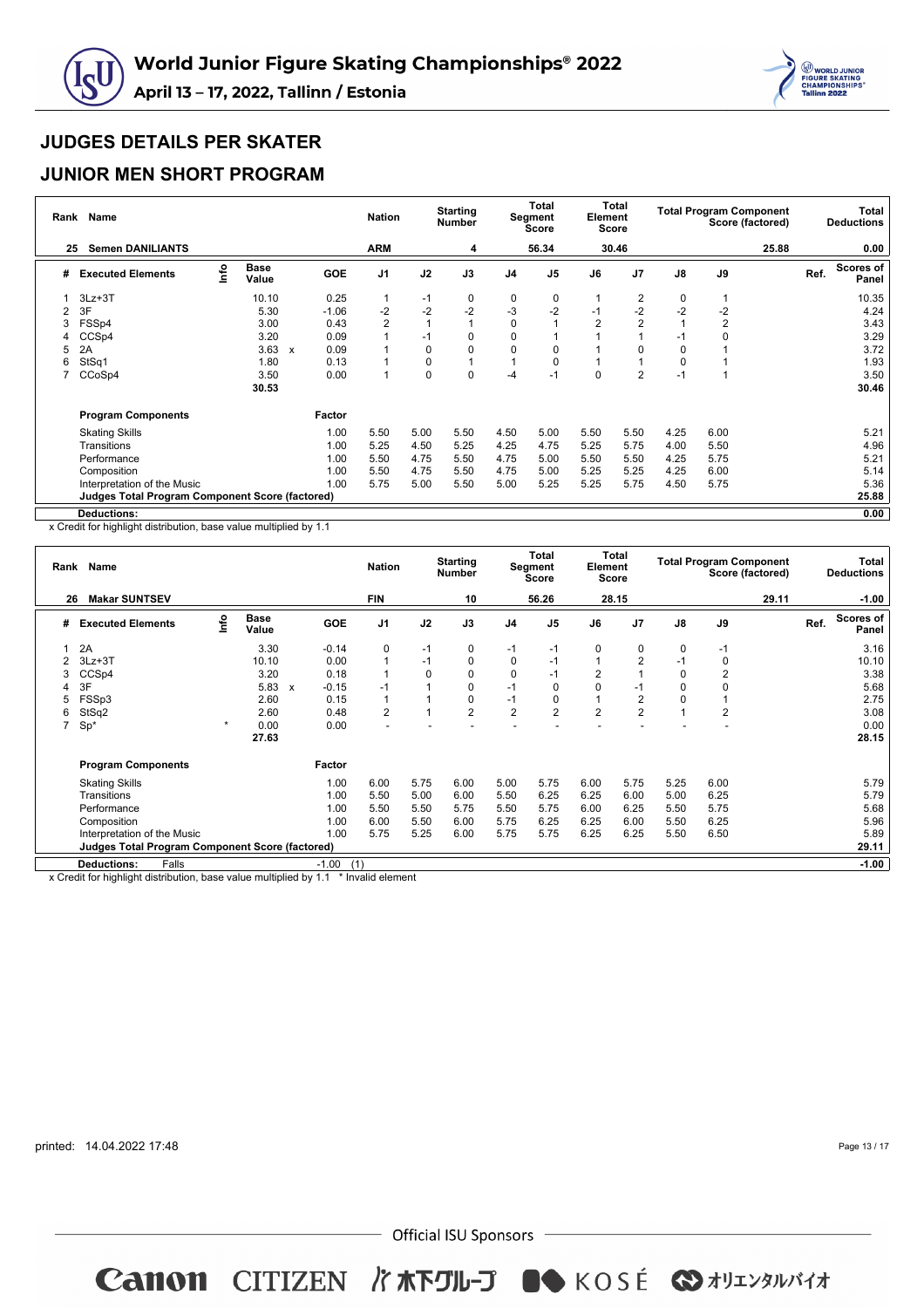



#### **JUNIOR MEN SHORT PROGRAM**

| Rank | Name                                                   |      |                      |            | <b>Nation</b> |             | <b>Starting</b><br><b>Number</b> |                | <b>Total</b><br>Segment<br><b>Score</b> | Element | Total<br>Score |               | <b>Total Program Component</b> | Score (factored) |      | Total<br><b>Deductions</b> |
|------|--------------------------------------------------------|------|----------------------|------------|---------------|-------------|----------------------------------|----------------|-----------------------------------------|---------|----------------|---------------|--------------------------------|------------------|------|----------------------------|
| 27   | <b>Aleksandr VLASENKO</b>                              |      |                      |            | <b>HUN</b>    |             |                                  |                | 53.54                                   |         | 28.90          |               |                                | 25.64            |      | $-1.00$                    |
| #    | <b>Executed Elements</b>                               | Info | <b>Base</b><br>Value | <b>GOE</b> | J1            | J2          | J3                               | J <sub>4</sub> | J <sub>5</sub>                          | J6      | J7             | $\mathsf{J}8$ | J9                             |                  | Ref. | <b>Scores of</b><br>Panel  |
|      | 3A                                                     |      | 8.00                 | $-1.49$    | $-2$          | $-2$        | $-1$                             | $-2$           | $-2$                                    | $-2$    | $-1$           | $-2$          | $-2$                           |                  |      | 6.51                       |
|      | $3Lz!q+3T$                                             |      | 10.10                | $-1.52$    | $-2$          | $-3$        | $-2$                             | $-3$           | $-3$                                    | $-3$    | -3             | $-1$          | $-2$                           |                  |      | 8.58                       |
| 3    | FSSp4                                                  |      | 3.00                 | $-0.04$    | $\mathbf 0$   | 0           | 0                                | $\Omega$       | $-2$                                    | $-2$    |                | 0             |                                |                  |      | 2.96                       |
| 4    | 3F                                                     |      | 5.30                 | $-2.65$    | $-5$          | $-5$        | -5                               | -5             | -5                                      | $-5$    | $-5$           | -5            | -5                             |                  |      | 2.65                       |
| 5    | CCS <sub>p3</sub>                                      |      | 2.80                 | $-0.44$    | $-1$          | $-2$        | $-1$                             | $-2$           | -3                                      | $-2$    | $-1$           | $-2$          | -1                             |                  |      | 2.36                       |
| 6    | StSq3                                                  |      | 3.30                 | 0.19       | $\mathbf 0$   | $\mathbf 0$ | $\Omega$                         |                |                                         |         |                | 0             |                                |                  |      | 3.49                       |
|      | CCoSp3V                                                |      | 2.25                 | 0.10       | 1             | 0           | $\Omega$                         |                | O                                       | O       | 2              | 0             |                                |                  |      | 2.35                       |
|      |                                                        |      | 34.75                |            |               |             |                                  |                |                                         |         |                |               |                                |                  |      | 28.90                      |
|      | <b>Program Components</b>                              |      |                      | Factor     |               |             |                                  |                |                                         |         |                |               |                                |                  |      |                            |
|      | <b>Skating Skills</b>                                  |      |                      | 1.00       | 5.25          | 5.00        | 5.75                             | 5.25           | 5.50                                    | 5.00    | 5.25           | 5.50          | 5.75                           |                  |      | 5.36                       |
|      | Transitions                                            |      |                      | 1.00       | 5.00          | 4.50        | 5.25                             | 4.75           | 4.75                                    | 4.50    | 5.25           | 5.00          | 5.50                           |                  |      | 4.93                       |
|      | Performance                                            |      |                      | 1.00       | 4.75          | 5.00        | 5.50                             | 5.00           | 5.00                                    | 4.75    | 5.75           | 5.50          | 5.25                           |                  |      | 5.14                       |
|      | Composition                                            |      |                      | 1.00       | 5.00          | 4.75        | 5.50                             | 4.75           | 5.25                                    | 4.50    | 5.50           | 5.25          | 5.75                           |                  |      | 5.14                       |
|      | Interpretation of the Music                            |      |                      | 1.00       | 4.50          | 4.75        | 5.50                             | 5.00           | 4.75                                    | 4.75    | 5.50           | 5.25          | 5.50                           |                  |      | 5.07                       |
|      | <b>Judges Total Program Component Score (factored)</b> |      |                      |            |               |             |                                  |                |                                         |         |                |               |                                |                  |      | 25.64                      |
|      | <b>Deductions:</b><br>Falls                            |      |                      | $-1.00$    | (1)           |             |                                  |                |                                         |         |                |               |                                |                  |      | $-1.00$                    |

! Not clear edge q Jump landed on the quarter

| Rank | Name                                            |      |                      |   |         | <b>Nation</b>  |             | <b>Starting</b><br><b>Number</b> |                | <b>Total</b><br>Segment<br>Score | Element | Total<br><b>Score</b> |             | <b>Total Program Component</b> | Score (factored) |      | Total<br><b>Deductions</b> |
|------|-------------------------------------------------|------|----------------------|---|---------|----------------|-------------|----------------------------------|----------------|----------------------------------|---------|-----------------------|-------------|--------------------------------|------------------|------|----------------------------|
| 28   | <b>Ali Efe GUNES</b>                            |      |                      |   |         | <b>TUR</b>     |             | 2                                |                | 52.24                            |         | 27.67                 |             |                                | 24.57            |      | 0.00                       |
| #    | <b>Executed Elements</b>                        | Info | <b>Base</b><br>Value |   | GOE     | J <sub>1</sub> | J2          | J3                               | J <sub>4</sub> | J5                               | J6      | J <sub>7</sub>        | J8          | J9                             |                  | Ref. | Scores of<br>Panel         |
|      | 2A                                              |      | 3.30                 |   | 0.24    | 1              |             |                                  | 0              |                                  |         | 0                     | 0           | 2                              |                  |      | 3.54                       |
|      | $3Lz! + 3T$                                     |      | 10.10                |   | $-0.59$ | 0              | $-1$        | $-1$                             | $-1$           | -1                               | $-1$    | $-2$                  | $-2$        | 0                              |                  |      | 9.51                       |
| 3    | CCSp3                                           |      | 2.80                 |   | $-0.52$ | $-2$           | $-1$        | $-2$                             | $-2$           | $-2$                             | $-2$    | $-1$                  | $-3$        | $-2$                           |                  |      | 2.28                       |
|      | 3F                                              |      | 5.83                 | X | 0.30    | 1              | $\mathbf 0$ |                                  | $\Omega$       | 0                                |         |                       | $\mathbf 0$ |                                |                  |      | 6.13                       |
| 5    | FSSp3                                           |      | 2.60                 |   | 0.15    |                | $\mathbf 0$ | 0                                |                |                                  | 0       |                       | $-1$        |                                |                  |      | 2.75                       |
| 6    | CCoSp3V                                         |      | 2.25                 |   | $-0.10$ | 0              | $-1$        | $\mathbf 0$                      | $-1$           | -1                               | 0       | $\mathbf 0$           | $-1$        |                                |                  |      | 2.15                       |
| 7    | StSq1                                           |      | 1.80                 |   | $-0.49$ | $-2$           | $-3$        | -3                               | $-2$           | -4                               | $-3$    | $-2$                  | $-5$        | $-2$                           |                  |      | 1.31                       |
|      |                                                 |      | 28.68                |   |         |                |             |                                  |                |                                  |         |                       |             |                                |                  |      | 27.67                      |
|      | <b>Program Components</b>                       |      |                      |   | Factor  |                |             |                                  |                |                                  |         |                       |             |                                |                  |      |                            |
|      | <b>Skating Skills</b>                           |      |                      |   | 1.00    | 5.00           | 5.00        | 5.25                             | 4.50           | 5.25                             | 5.50    | 5.25                  | 4.25        | 5.50                           |                  |      | 5.11                       |
|      | Transitions                                     |      |                      |   | 1.00    | 5.25           | 4.50        | 4.75                             | 4.25           | 5.00                             | 5.00    | 5.25                  | 4.00        | 4.50                           |                  |      | 4.75                       |
|      | Performance                                     |      |                      |   | 1.00    | 5.00           | 4.75        | 5.00                             | 5.00           | 4.75                             | 5.25    | 5.00                  | 4.25        | 5.00                           |                  |      | 4.93                       |
|      | Composition                                     |      |                      |   | 1.00    | 5.50           | 4.75        | 5.00                             | 4.75           | 5.25                             | 5.00    | 5.00                  | 4.25        | 5.00                           |                  |      | 4.96                       |
|      | Interpretation of the Music                     |      |                      |   | 1.00    | 5.25           | 4.50        | 5.00                             | 4.50           | 4.75                             | 5.00    | 5.50                  | 4.25        | 4.75                           |                  |      | 4.82                       |
|      | Judges Total Program Component Score (factored) |      |                      |   |         |                |             |                                  |                |                                  |         |                       |             |                                |                  |      | 24.57                      |
|      | <b>Deductions:</b>                              |      |                      |   |         |                |             |                                  |                |                                  |         |                       |             |                                |                  |      | 0.00                       |

! Not clear edge x Credit for highlight distribution, base value multiplied by 1.1

printed: 14.04.2022 17:48

Page 14 / 17

 $-$  Official ISU Sponsors  $-$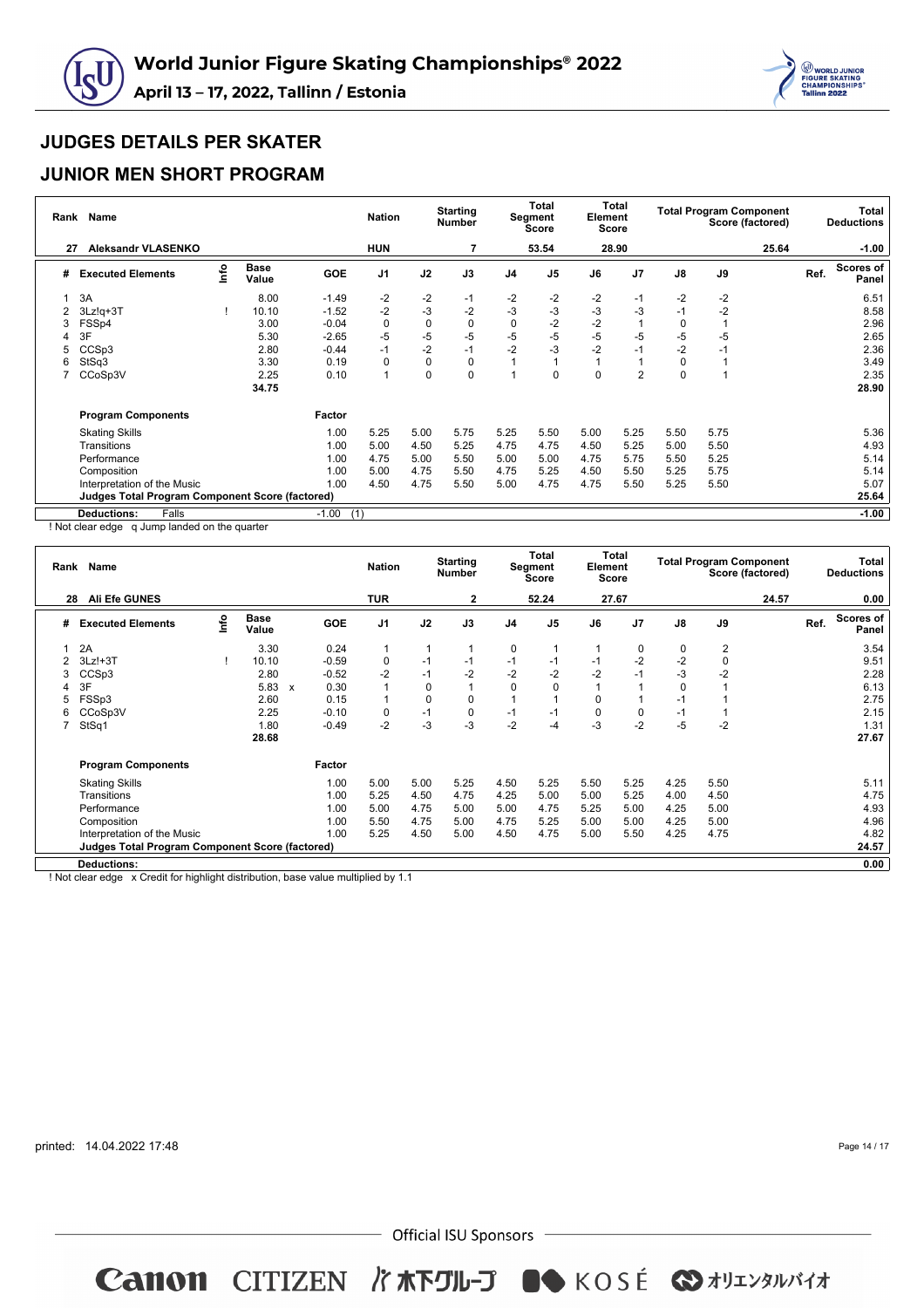



### **JUNIOR MEN SHORT PROGRAM**

| Rank | Name<br><b>Euken ALBERDI</b>                           |      |                      | <b>Nation</b> |                | <b>Starting</b><br><b>Number</b> |      | <b>Total</b><br>Segment<br><b>Score</b> | Element | Total<br><b>Score</b> |                | <b>Total Program Component</b><br>Score (factored) |      |       | Total<br><b>Deductions</b> |                    |
|------|--------------------------------------------------------|------|----------------------|---------------|----------------|----------------------------------|------|-----------------------------------------|---------|-----------------------|----------------|----------------------------------------------------|------|-------|----------------------------|--------------------|
| 29   |                                                        |      |                      |               | <b>ESP</b>     |                                  |      |                                         | 51.21   |                       | 26.79          |                                                    |      | 24.42 |                            | 0.00               |
| #    | <b>Executed Elements</b>                               | lnfo | <b>Base</b><br>Value | <b>GOE</b>    | J <sub>1</sub> | J2                               | J3   | J <sub>4</sub>                          | J5      | J6                    | J <sub>7</sub> | J8                                                 | J9   |       | Ref.                       | Scores of<br>Panel |
|      | 3F                                                     |      | 5.30                 | 0.15          | 1              | $\mathbf 0$                      |      | 0                                       | 0       | 0                     | 0              | $-1$                                               | 1    |       |                            | 5.45               |
| 2    | $3Lz + 3T$                                             |      | 10.10                | $-0.93$       | 0              | $-1$                             | $-1$ | $-2$                                    | $-2$    | $-1$                  | $-2$           | $-2$                                               | $-2$ |       |                            | 9.17               |
| 3    | CCSp3                                                  |      | 2.80                 | $-0.08$       | 0              | 1                                | 0    | $-2$                                    | $-1$    | $-1$                  |                | $-2$                                               | 1    |       |                            | 2.72               |
| 4    | 2A                                                     |      | 3.30                 | $-0.75$       | $-1$           | $-2$                             | $-3$ | $-3$                                    | $-2$    | -3                    | $-1$           | $-4$                                               | $-2$ |       |                            | 2.55               |
| 5    | StSq2                                                  |      | 2.60                 | 0.00          | 1              | $\mathbf 0$                      | 0    | $-1$                                    | 0       | 0                     |                | $-1$                                               | 0    |       |                            | 2.60               |
| 6    | FSSp3                                                  |      | 2.60                 | $-0.04$       | 1              | $-1$                             | 0    | 0                                       | -1      | 0                     |                | $-1$                                               | 0    |       |                            | 2.56               |
|      | CCoSp2V                                                |      | 1.88                 | $-0.14$       | 0              | $-1$                             | 0    | $-2$                                    | 0       | $-1$                  |                | $-2$                                               | $-1$ |       |                            | 1.74               |
|      |                                                        |      | 28.58                |               |                |                                  |      |                                         |         |                       |                |                                                    |      |       |                            | 26.79              |
|      | <b>Program Components</b>                              |      |                      | Factor        |                |                                  |      |                                         |         |                       |                |                                                    |      |       |                            |                    |
|      | <b>Skating Skills</b>                                  |      |                      | 1.00          | 5.25           | 4.75                             | 5.50 | 4.75                                    | 5.00    | 5.25                  | 5.50           | 4.75                                               | 5.50 |       |                            | 5.14               |
|      | Transitions                                            |      |                      | 1.00          | 4.75           | 4.25                             | 5.25 | 4.25                                    | 4.50    | 4.75                  | 5.00           | 4.25                                               | 5.00 |       |                            | 4.64               |
|      | Performance                                            |      |                      | 1.00          | 5.00           | 4.50                             | 5.25 | 4.25                                    | 5.00    | 5.00                  | 5.50           | 4.75                                               | 5.25 |       |                            | 4.96               |
|      | Composition                                            |      |                      | 1.00          | 5.00           | 4.50                             | 5.50 | 4.50                                    | 4.75    | 5.00                  | 5.25           | 4.25                                               | 5.25 |       |                            | 4.89               |
|      | Interpretation of the Music                            |      |                      | 1.00          | 4.75           | 4.50                             | 5.25 | 4.25                                    | 4.75    | 4.75                  | 5.50           | 4.25                                               | 5.25 |       |                            | 4.79               |
|      | <b>Judges Total Program Component Score (factored)</b> |      |                      |               |                |                                  |      |                                         |         |                       |                |                                                    |      |       |                            | 24.42              |
|      | <b>Deductions:</b>                                     |      |                      |               |                |                                  |      |                                         |         |                       |                |                                                    |      |       |                            | 0.00               |

| Rank | <b>Name</b>                                            |         |                      |         | <b>Nation</b>            |                | <b>Starting</b><br><b>Number</b> |      | Total<br>Segment<br>Score | Element | <b>Total</b><br>Score |                |                | <b>Total Program Component</b><br>Score (factored) |      | Total<br><b>Deductions</b> |
|------|--------------------------------------------------------|---------|----------------------|---------|--------------------------|----------------|----------------------------------|------|---------------------------|---------|-----------------------|----------------|----------------|----------------------------------------------------|------|----------------------------|
|      | <b>Francois PITOT</b><br>30                            |         |                      |         | <b>FRA</b>               |                | 23                               |      | 48.98                     |         | 19.66                 |                |                | 29.32                                              |      | 0.00                       |
| #    | <b>Executed Elements</b>                               | Info    | <b>Base</b><br>Value | GOE     | J <sub>1</sub>           | J2             | J3                               | J4   | J <sub>5</sub>            | J6      | J <sub>7</sub>        | $\mathsf{J}8$  | $\mathsf{J}9$  |                                                    | Ref. | Scores of<br>Panel         |
|      | $1A^*$                                                 | $\star$ | 0.00                 | 0.00    | $\overline{\phantom{a}}$ |                |                                  |      |                           |         |                       |                |                |                                                    |      | 0.00                       |
|      | $3Lz + 2T$                                             |         | 7.20                 | $-0.67$ | 0                        | $-2$           | $-1$                             | $-2$ | $-1$                      | $-1$    | $-1$                  | $-1$           | $-1$           |                                                    |      | 6.53                       |
| 3    | $1F!^*$                                                | $\star$ | 0.00                 | 0.00    |                          |                |                                  |      |                           |         |                       |                |                |                                                    |      | 0.00                       |
|      | CCS <sub>p4</sub>                                      |         | 3.20                 | 0.37    | 2                        |                |                                  | $-1$ | 0                         | 2       | 2                     |                |                |                                                    |      | 3.57                       |
|      | CCoSp3V                                                |         | 2.25                 | 0.10    |                          |                |                                  | $-1$ | $-2$                      |         | $\overline{2}$        | 0              | 0              |                                                    |      | 2.35                       |
| 6    | StSq4                                                  |         | 3.90                 | 0.67    |                          | 2              |                                  | 0    | $\overline{2}$            | 2       | 2                     | $\overline{2}$ | $\overline{2}$ |                                                    |      | 4.57                       |
|      | FSSp3                                                  |         | 2.60                 | 0.04    | 1                        | $\overline{A}$ | $\mathbf 0$                      | $-3$ | $-1$                      |         | $\overline{2}$        | 0              | $-1$           |                                                    |      | 2.64                       |
|      |                                                        |         | 19.15                |         |                          |                |                                  |      |                           |         |                       |                |                |                                                    |      | 19.66                      |
|      | <b>Program Components</b>                              |         |                      | Factor  |                          |                |                                  |      |                           |         |                       |                |                |                                                    |      |                            |
|      | <b>Skating Skills</b>                                  |         |                      | 1.00    | 6.25                     | 6.50           | 6.50                             | 6.50 | 5.50                      | 6.00    | 6.25                  | 5.75           | 6.00           |                                                    |      | 6.18                       |
|      | Transitions                                            |         |                      | 1.00    | 5.75                     | 6.00           | 6.00                             | 5.75 | 5.50                      | 5.50    | 6.50                  | 5.50           | 5.75           |                                                    |      | 5.75                       |
|      | Performance                                            |         |                      | 1.00    | 5.50                     | 6.00           | 6.00                             | 5.50 | 5.25                      | 5.25    | 6.00                  | 5.50           | 5.25           |                                                    |      | 5.57                       |
|      | Composition                                            |         |                      | 1.00    | 6.00                     | 6.50           | 6.25                             | 5.75 | 5.00                      | 5.75    | 6.00                  | 6.00           | 6.00           |                                                    |      | 5.96                       |
|      | Interpretation of the Music                            |         |                      | 1.00    | 5.50                     | 6.25           | 6.25                             | 6.00 | 5.25                      | 5.50    | 6.25                  | 5.75           | 5.75           |                                                    |      | 5.86                       |
|      | <b>Judges Total Program Component Score (factored)</b> |         |                      |         |                          |                |                                  |      |                           |         |                       |                |                |                                                    |      | 29.32                      |
|      | <b>Deductions:</b>                                     |         |                      |         |                          |                |                                  |      |                           |         |                       |                |                |                                                    |      | 0.00                       |

\* Invalid element ! Not clear edge

printed: 14.04.2022 17:48

Page 15 / 17

 $-$  Official ISU Sponsors  $-$ 

Canon CITIZEN I KRYIL-J OSKOSÉ & AUILYANNY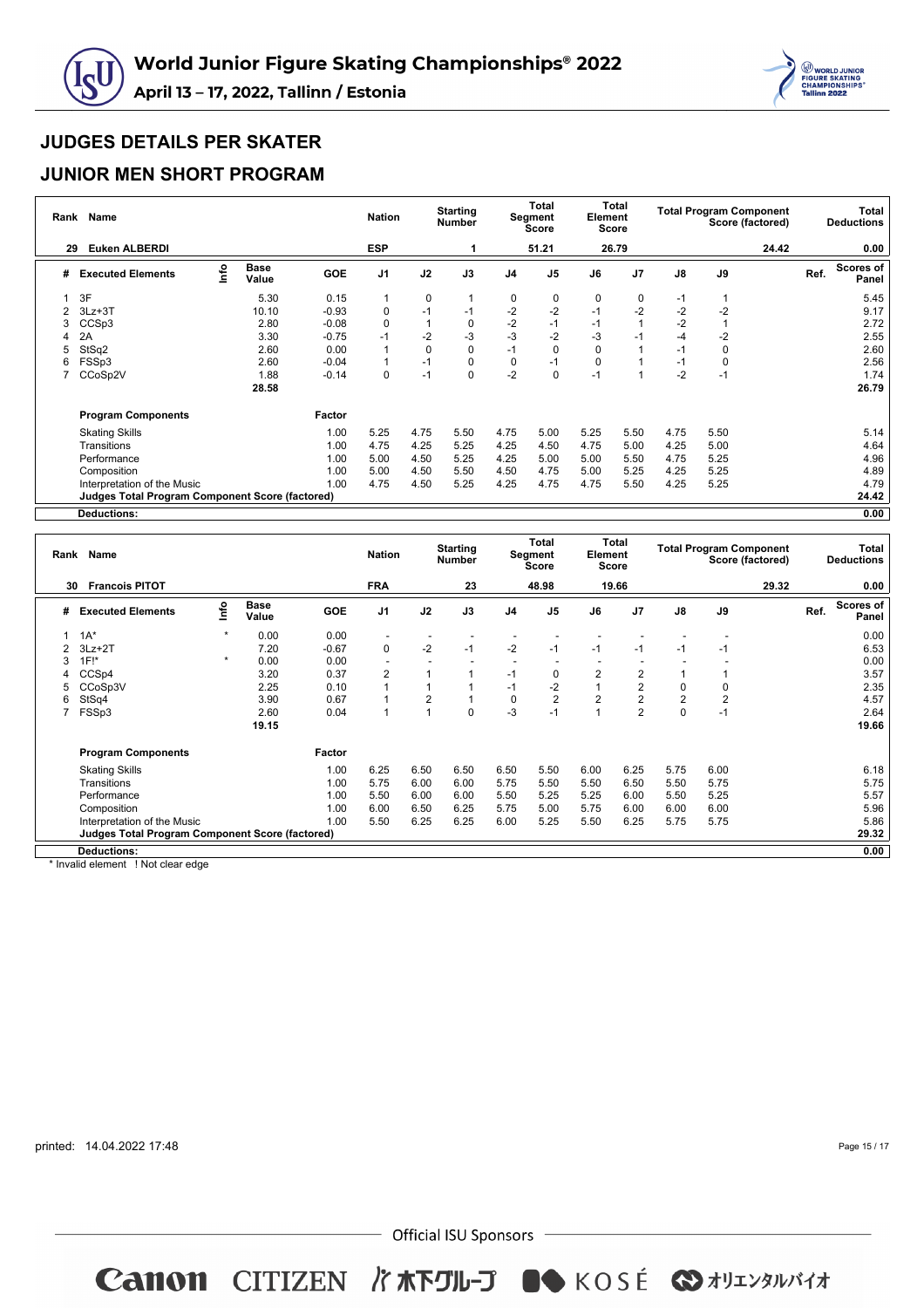



#### **JUNIOR MEN SHORT PROGRAM**

|    | Rank Name                                              |      |               |                                      | <b>Nation</b>  |      | <b>Starting</b><br><b>Number</b> |                | Total<br>Segment<br>Score | Element  | Total<br>Score |               | <b>Total Program Component</b><br>Score (factored) |       |      | Total<br><b>Deductions</b> |
|----|--------------------------------------------------------|------|---------------|--------------------------------------|----------------|------|----------------------------------|----------------|---------------------------|----------|----------------|---------------|----------------------------------------------------|-------|------|----------------------------|
| 31 | <b>Filip KAYMAKCHIEV</b>                               |      |               |                                      | <b>BUL</b>     |      | 5                                |                | 47.08                     |          | 24.43          |               |                                                    | 23.65 |      | $-1.00$                    |
| #  | <b>Executed Elements</b>                               | lnfo | Base<br>Value | <b>GOE</b>                           | J <sub>1</sub> | J2   | J3                               | J <sub>4</sub> | J <sub>5</sub>            | J6       | J <sub>7</sub> | $\mathsf{J}8$ | J9                                                 |       | Ref. | Scores of<br>Panel         |
|    | 2A                                                     |      | 3.30          | $-0.19$                              | $-1$           | $-1$ | 0                                | $-1$           | -1                        | $\Omega$ | $\Omega$       | $-2$          | 0                                                  |       |      | 3.11                       |
|    | 3F                                                     |      | 5.30          | $-0.30$                              | 0              | $-1$ | 0                                | $-1$           | -1                        | 0        |                | $-2$          | $-1$                                               |       |      | 5.00                       |
|    | FSSp4                                                  |      | 3.00          | 0.21                                 | 2              |      |                                  | 0              |                           | 0        |                | 0             |                                                    |       |      | 3.21                       |
|    | $3Lo+2T$                                               |      | 6.82          | $-0.49$<br>$\boldsymbol{\mathsf{x}}$ | $-2$           | $-2$ | 0                                | $-2$           | -1                        | $-1$     | 0              | $-1$          | 0                                                  |       |      | 6.33                       |
| 5  | CCS <sub>p4</sub>                                      |      | 3.20          | 0.37                                 | $\overline{1}$ |      |                                  |                |                           |          | 2              | 0             | $\overline{2}$                                     |       |      | 3.57                       |
| 6  | StSqB                                                  |      | 1.50          | $-0.06$                              | 0              | $-1$ | $-1$                             | 0              | -1                        | 0        |                | $-1$          | 0                                                  |       |      | 1.44                       |
|    | CCoSp1                                                 |      | 2.00          | $-0.23$                              | 0              | $-2$ | $-1$                             | -3             | $-3$                      | $-1$     | $\Omega$       | $-1$          | 0                                                  |       |      | 1.77                       |
|    |                                                        |      | 25.12         |                                      |                |      |                                  |                |                           |          |                |               |                                                    |       |      | 24.43                      |
|    | <b>Program Components</b>                              |      |               | Factor                               |                |      |                                  |                |                           |          |                |               |                                                    |       |      |                            |
|    | <b>Skating Skills</b>                                  |      |               | 1.00                                 | 4.75           | 5.00 | 5.00                             | 4.50           | 4.75                      | 4.75     | 4.75           | 3.50          | 4.75                                               |       |      | 4.75                       |
|    | Transitions                                            |      |               | 1.00                                 | 4.50           | 4.75 | 4.75                             | 4.50           | 5.00                      | 4.75     | 4.75           | 3.50          | 4.25                                               |       |      | 4.61                       |
|    | Performance                                            |      |               | 1.00                                 | 4.50           | 5.00 | 5.00                             | 4.50           | 5.00                      | 4.50     | 5.25           | 3.75          | 4.75                                               |       |      | 4.75                       |
|    | Composition                                            |      |               | 1.00                                 | 4.75           | 4.75 | 5.00                             | 4.25           | 5.25                      | 4.75     | 5.00           | 3.75          | 4.75                                               |       |      | 4.75                       |
|    | Interpretation of the Music                            |      |               | 1.00                                 | 4.75           | 4.75 | 5.00                             | 4.50           | 5.00                      | 5.00     | 5.50           | 3.75          | 4.50                                               |       |      | 4.79                       |
|    | <b>Judges Total Program Component Score (factored)</b> |      |               |                                      |                |      |                                  |                |                           |          |                |               |                                                    |       |      | 23.65                      |
|    | Time violation<br><b>Deductions:</b>                   |      |               | $-1.00$                              |                |      |                                  |                |                           |          |                |               |                                                    |       |      | $-1.00$                    |

x Credit for highlight distribution, base value multiplied by 1.1

| Rank | Name                                                   |         | <b>Nation</b>        |              | <b>Starting</b><br><b>Number</b> |                          | <b>Total</b><br>Segment<br>Score | Element | <b>Total</b><br><b>Score</b> |                |      | <b>Total Program Component</b><br>Score (factored) |               | Total<br><b>Deductions</b> |       |      |                           |
|------|--------------------------------------------------------|---------|----------------------|--------------|----------------------------------|--------------------------|----------------------------------|---------|------------------------------|----------------|------|----------------------------------------------------|---------------|----------------------------|-------|------|---------------------------|
| 32   | David SEDEJ                                            |         |                      |              |                                  | <b>SLO</b>               |                                  | 6       |                              | 45.48          |      | 21.04                                              |               |                            | 24.44 |      | 0.00                      |
| #    | <b>Executed Elements</b>                               | lnfo    | <b>Base</b><br>Value |              | <b>GOE</b>                       | J <sub>1</sub>           | J2                               | J3      | J <sub>4</sub>               | J <sub>5</sub> | J6   | J <sub>7</sub>                                     | $\mathsf{J}8$ | J9                         |       | Ref. | <b>Scores of</b><br>Panel |
|      | 1Lz*+COMBO                                             | $\star$ | 0.00                 |              | 0.00                             | $\overline{\phantom{a}}$ |                                  |         |                              |                |      |                                                    |               |                            |       |      | 0.00                      |
| 2    | 3F                                                     |         | 5.30                 |              | 0.08                             | 0                        | $\mathbf 0$                      | 0       | 0                            | 0              |      |                                                    | 0             | 0                          |       |      | 5.38                      |
| 3    | CCSp3                                                  |         | 2.80                 |              | $-0.52$                          | $-1$                     | $-2$                             | $-2$    | $-4$                         | $-2$           | $-1$ | $-3$                                               | $-2$          | $\mathbf 0$                |       |      | 2.28                      |
| 4    | FSSp4                                                  |         | 3.00                 |              | $-0.04$                          | 0                        | $\mathbf 0$                      | 0       | $-1$                         | $-1$           |      | 0                                                  | $\mathbf 0$   | 0                          |       |      | 2.96                      |
| 5    | 2A                                                     |         | 3.63                 | $\mathsf{x}$ | 0.00                             | 0                        | $\mathbf 0$                      | 0       | 0                            | $\Omega$       | 0    | $\Omega$                                           | $\mathbf 0$   | $\mathbf 0$                |       |      | 3.63                      |
| 6    | StSq3                                                  |         | 3.30                 |              | 0.14                             | 1                        | $\mathbf 0$                      | 0       | 0                            | $\Omega$       |      |                                                    | 0             |                            |       |      | 3.44                      |
|      | CCoSp4                                                 |         | 3.50                 |              | $-0.15$                          | $-2$                     | $-1$                             | 0       | $-3$                         | $-1$           | $-1$ |                                                    |               | $\overline{2}$             |       |      | 3.35                      |
|      |                                                        |         | 21.53                |              |                                  |                          |                                  |         |                              |                |      |                                                    |               |                            |       |      | 21.04                     |
|      | <b>Program Components</b>                              |         |                      |              | Factor                           |                          |                                  |         |                              |                |      |                                                    |               |                            |       |      |                           |
|      | <b>Skating Skills</b>                                  |         |                      |              | 1.00                             | 5.00                     | 5.00                             | 5.25    | 4.75                         | 4.50           | 5.00 | 5.75                                               | 5.25          | 5.00                       |       |      | 5.04                      |
|      | Transitions                                            |         |                      |              | 1.00                             | 4.50                     | 4.50                             | 4.75    | 4.00                         | 4.75           | 4.75 | 5.00                                               | 5.00          | 4.50                       |       |      | 4.68                      |
|      | Performance                                            |         |                      |              | 1.00                             | 4.75                     | 4.75                             | 5.00    | 4.00                         | 4.50           | 4.75 | 5.50                                               | 5.25          | 4.50                       |       |      | 4.79                      |
|      | Composition                                            |         |                      |              | 1.00                             | 5.00                     | 4.75                             | 5.00    | 5.00                         | 4.75           | 5.00 | 5.75                                               | 5.50          | 4.75                       |       |      | 5.00                      |
|      | Interpretation of the Music                            |         |                      |              | 1.00                             | 4.25                     | 5.00                             | 5.00    | 4.50                         | 4.75           | 5.00 | 5.50                                               | 5.50          | 4.75                       |       |      | 4.93                      |
|      | <b>Judges Total Program Component Score (factored)</b> |         |                      |              |                                  |                          |                                  |         |                              |                |      |                                                    |               |                            |       |      | 24.44                     |
|      | <b>Deductions:</b>                                     |         |                      |              |                                  |                          |                                  |         |                              |                |      |                                                    |               |                            |       |      | 0.00                      |

\* Invalid element x Credit for highlight distribution, base value multiplied by 1.1

printed: 14.04.2022 17:48

Page 16 / 17

 $-$  Official ISU Sponsors  $-$